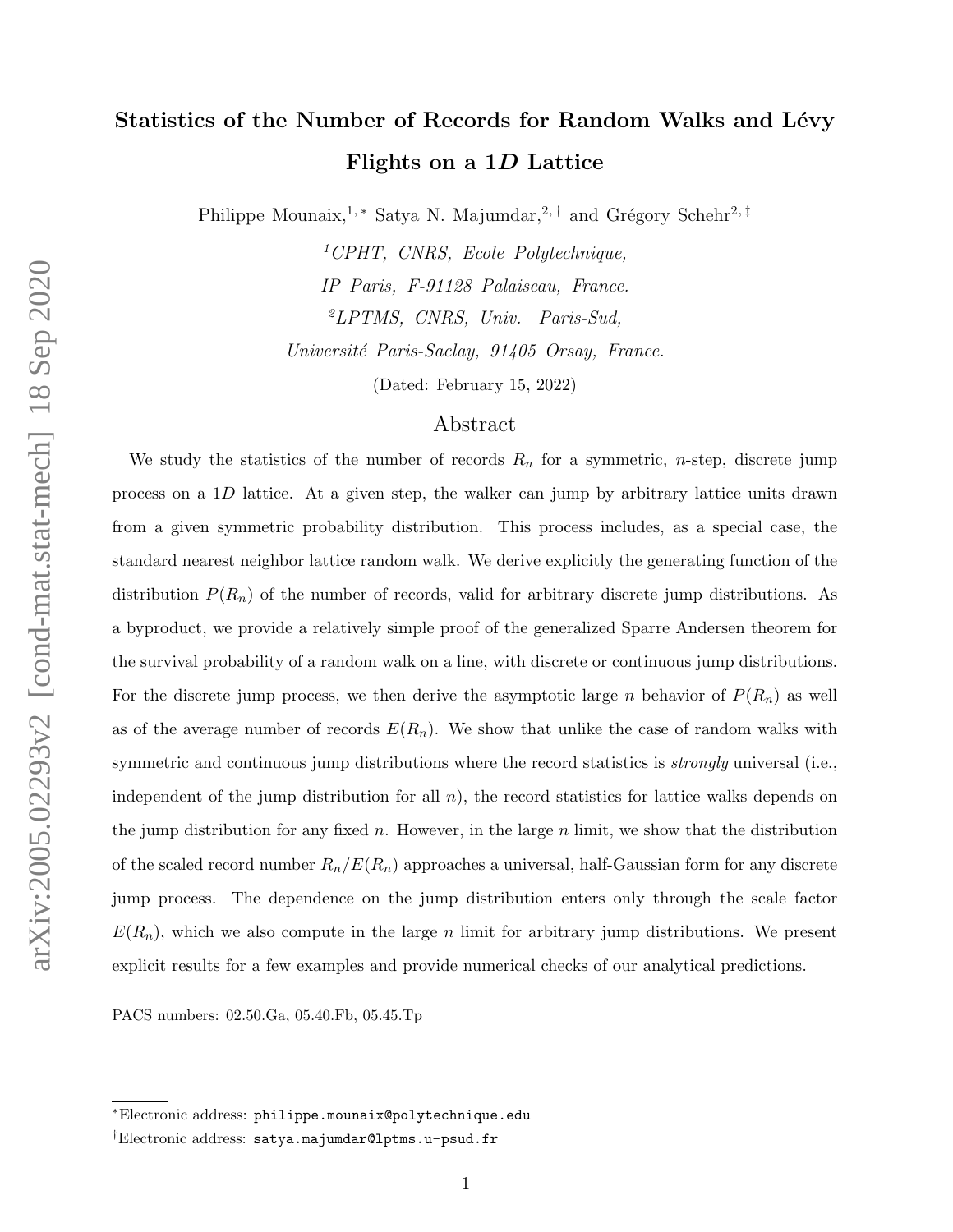<sup>‡</sup>Electronic address: gregory.schehr@lptms.u-psud.fr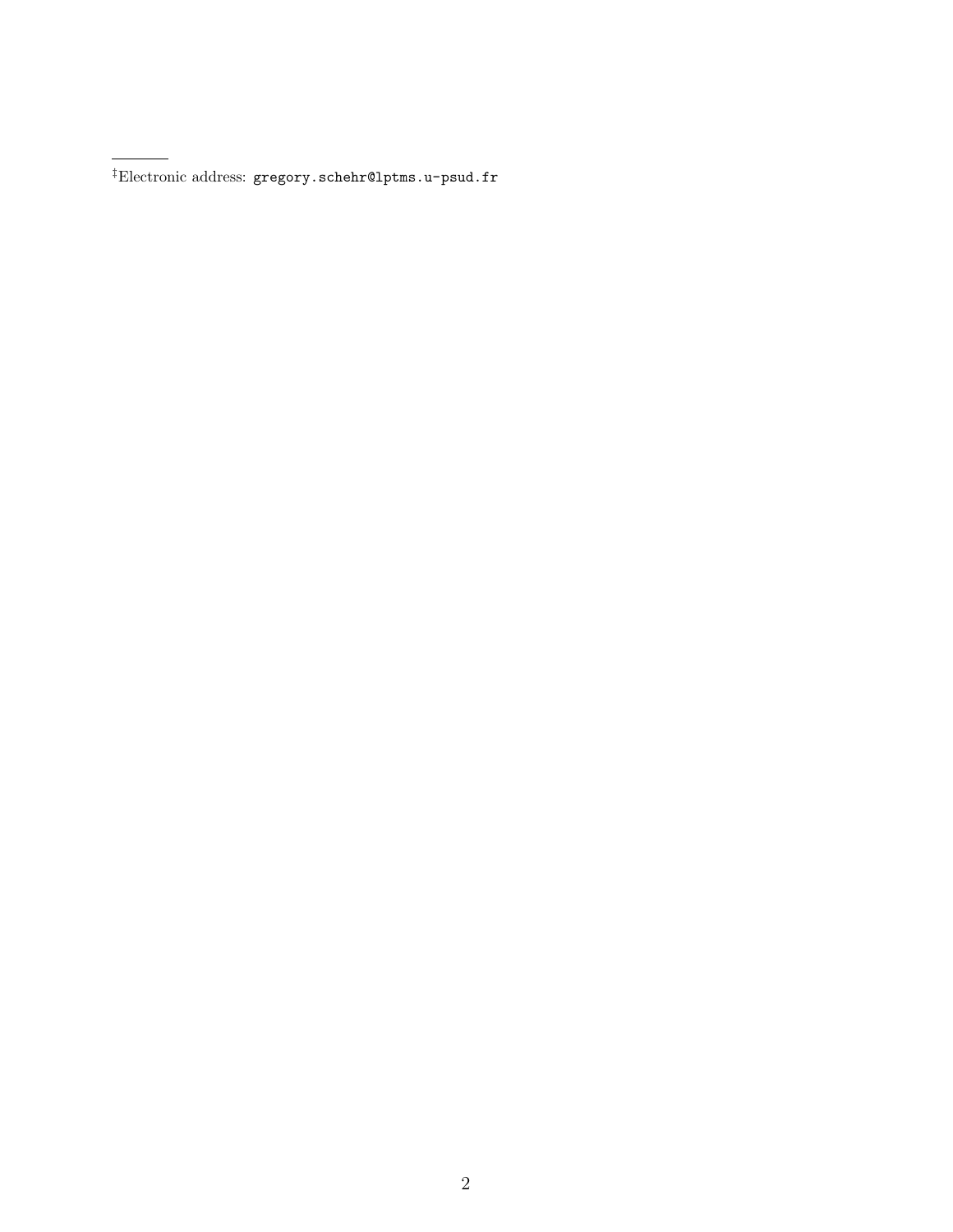# I. INTRODUCTION

Consider a discrete time series  $\{x_0, x_1, x_2, \cdots, x_n\}$  of n entries representing, e.g., the temperature in a city or the depth of a river or the stock price of a company, all these data being taken on, say, a daily basis. Then a record is said to happen on day i if the ith entry  $x_i$  is larger than all previous entries  $x_0, x_1, x_2, \cdots, x_{i-1}$ . In general, record statistics is expected to be of interest in fields where time series are used and where the size of the entries is a relevant parameter. Such fields include meteorology [1, 2], hydrology [3, 4], insurance and risk management, trading [5–7], economics [8, 9], sports [10–14], etc. Another important application concerns current issues of climatology such as global warming where both temperature records  $[2, 15-19]$  and rainfall precipitation records  $[20-22]$  play an important role in anticipating future climatic conditions. Statistics of record events have also been found relevant in biology [23], in the theory of spin glasses [24, 25], and in models of growing networks [26].

The mathematical theory of records has been an important subject of research since the paper by Chandler in 1952 (see, e.g., [27–32]). Record statistics is now well understood in the case when the entries  $x_i$ 's are independent and identically distributed (i.i.d.) random variables. However, in most realistic situations the entries of the time series are correlated and the theory in this case is still piecemeal. For weak correlations, with a finite correlation time, one expects the record statistics for a large  $n$  series to be asymptotically similar to the uncorrelated case, but this is no longer true when there are strong correlations between the entries. One of the simplest and most natural time series with strongly correlated entries corresponds to the one of the positions of a one-dimensional random walk, for which many results are known in the mathematics literature, in particular in the context of fluctuation and renewal theory, and can be found in the classical book by Feller [33]. In the physics literature, a comprehensive theory of record statistics for random walks with continuous jumps was worked out by Majumdar and Ziff in [34] (see also [35]). Considering a time series defined by

$$
x_i = x_{i-1} + \eta_i,\tag{1}
$$

with  $x_0 = 0$  and where the  $\eta_i$ 's are i.i.d. random variables drawn from a symmetric and continuous jump distribution  $f(\eta)$ , they showed that the joint probability  $P(R_n, \tau_1, \tau_2, \dots, \tau_{R_n})$ of  $R_n$  records in n steps, with respective life-times  $\tau_i$  ( $1 \leq i \leq R_n$ ), is completely independent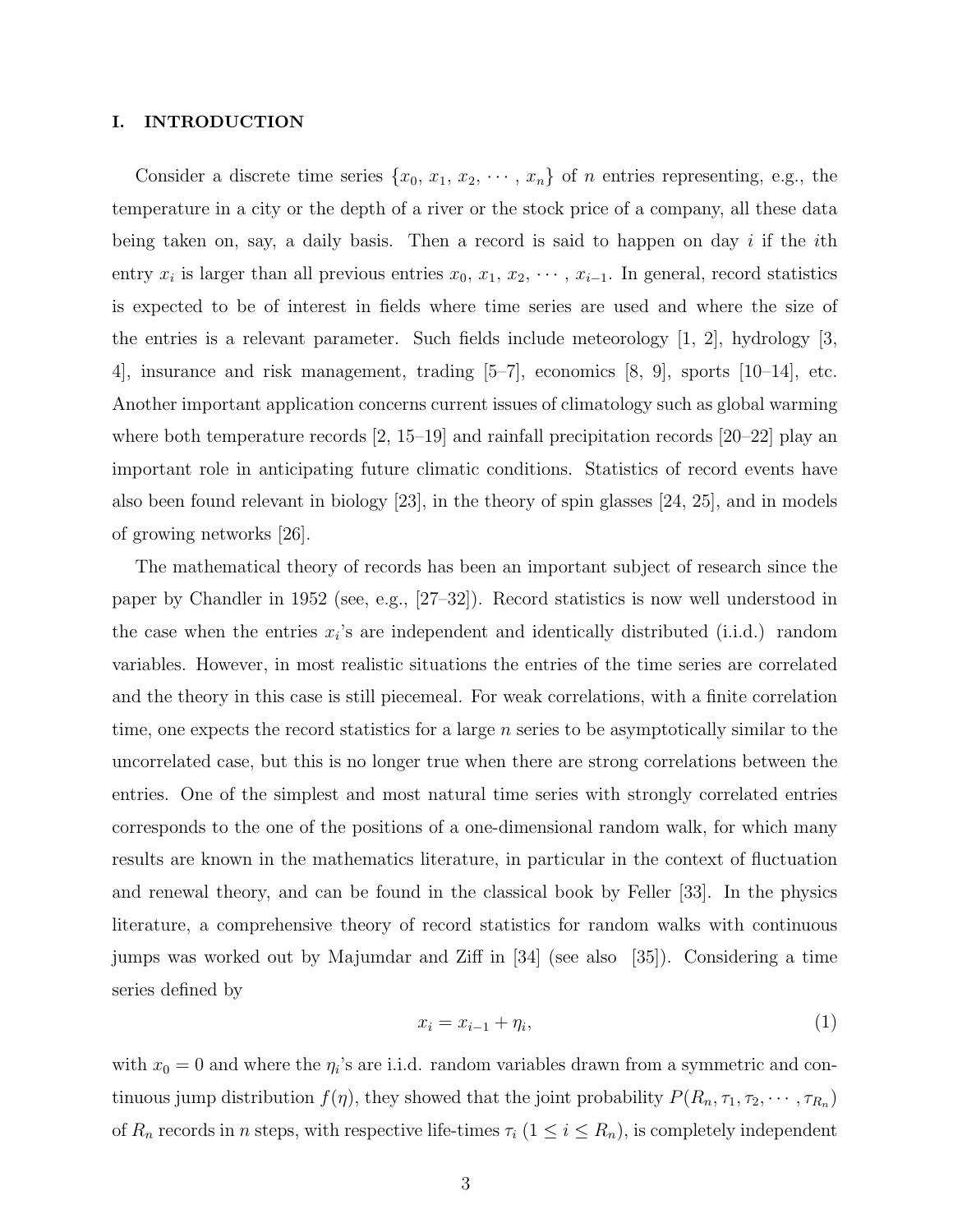of  $f(\eta)$  for any n, and not just asymptotically for large n. This remarkable result, which is a consequence of the so-called Sparre Andersen theorem [36], includes also Lévy flights where  $f(\eta) \sim 1/|\eta|^{\mu+1}$  for large  $\eta$ , with  $0 < \mu < 2$ . From the joint probability  $P(R_n, \tau_1, \tau_2, \dots, \tau_{R_n})$ one can derive the distribution of the number of records  $P(R_n)$  by integrating out the age degrees of freedom  $\tau_1, \tau_2, \ldots, \tau_{R_n}$ , which thus is also universal for all n, i.e., independent of  $f(\eta)$ . In this paper, we will be mainly interested in  $P(R_n)$  and in particular, its first moment,  $E(R_n)$ , the average number of records up to step n. For a symmetric and continuous jump distribution, Majumdar and Ziff found that these quantities are given by the universal formulas, valid for any  $n$ ,

$$
P(R_n = m) = \binom{2n - m + 1}{n} 2^{-2n + m - 1},
$$
\n(2)

and

$$
E(R_n) = (2n+1) \binom{2n}{n} 2^{-2n} . \tag{3}
$$

Note that the expressions in Eqs. (2) and (3) corresponds to taking  $R_0 = 1$  (the initial position is counted as the first record). In particular, for large  $n$ , Eq. (3) gives

$$
E(R_n) = \sqrt{\frac{4n}{\pi}} + O\left(\frac{1}{\sqrt{n}}\right) \qquad (n \to +\infty),
$$
 (4)

independently of the jump distribution  $f(\eta)$ . Similarly, in the limit  $m, n \to +\infty$  with fixed  $m/\sqrt{n}$ , the record number distribution  $P(R_n = m)$  in Eq. (2) approaches a scaling form,

$$
P(R_n = m) \simeq \sqrt{\frac{\pi}{4n}} g\left(m\sqrt{\frac{\pi}{4n}}\right); \quad \text{with} \quad g(x) = \frac{2}{\pi} e^{-x^2/\pi}, \quad x \ge 0,
$$
 (5)

where the scaling function  $g(x)$  is a half-Gaussian, normalized to unity. As long as  $f(\eta)$  is symmetric and continuous, the scaling form in Eq. (5) is also universal, i.e., independent of the jump distribution  $f(\eta)$ .

Following [34], record statistics for random walks has since been studied in different, more general, settings (for a recent review on both i.i.d. and random walk cases see [37]). This includes, for instance, continuous-time symmetric random walks [38], discrete-time random walks with a constant drift [39, 40], an ensemble of  $N$  independent symmetric random walks  $[6]$ , random walks in the presence of a measurement error and additive instrumental noises [41], active run-and-tumble particles [42] or random walks with correlated jumps [43]. The complete universality for all n, found in [34] for symmetric and continuous  $f(\eta)$ , does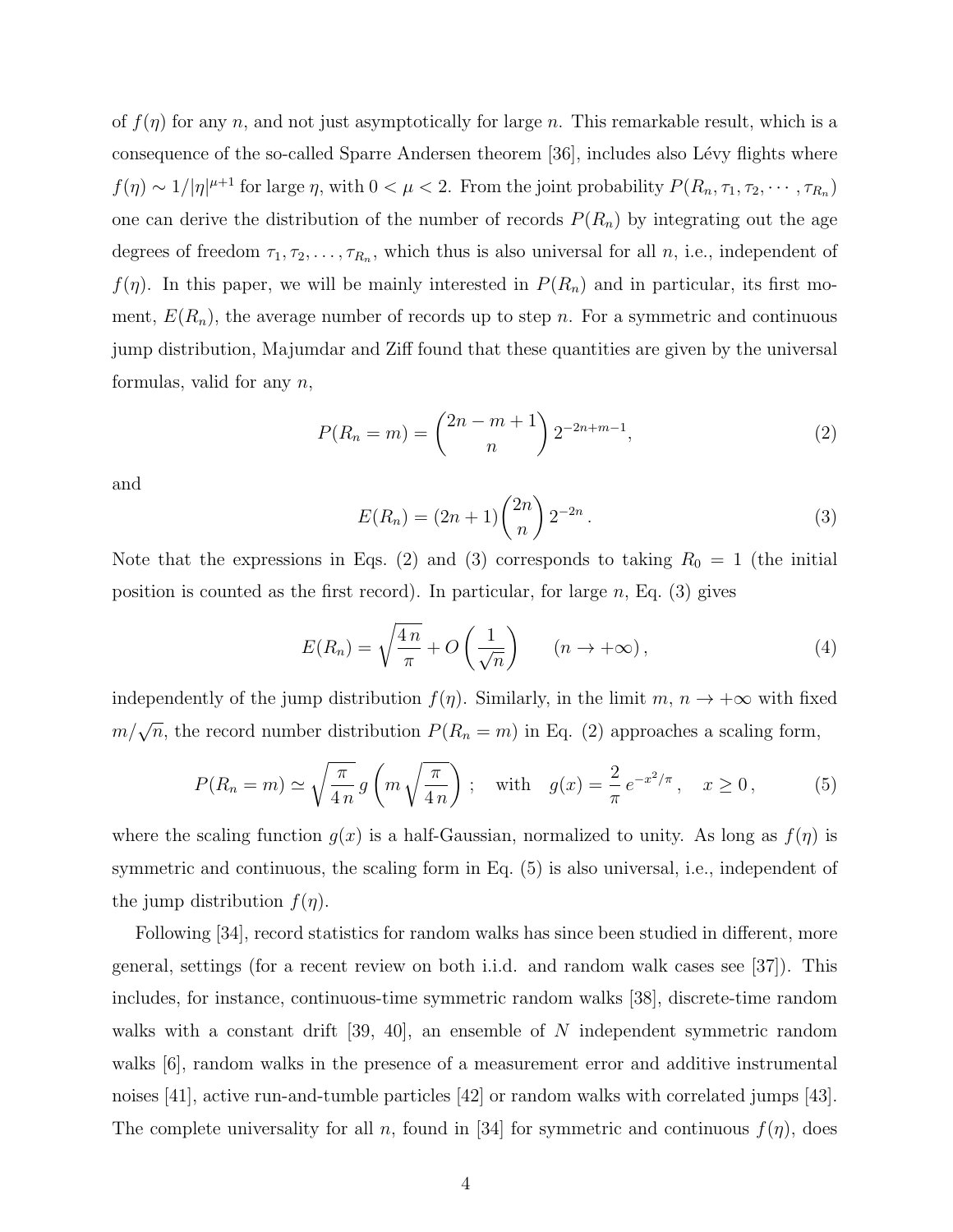

FIG. 1: Illustration of how we count records for a random walk on a 1D lattice. A record is counted when the walker position is *strictly* greater than all previous positions. When the walker position is equal to the one at the last record, it is not counted as a new record. The initial position is counted as the first record. The time interval  $\tau_i$  represents the life-time of the *i*th record.

not hold in some of these examples, e.g., in the case of the discrete-time random walk in the presence of a constant drift [40]. Nevertheless, these generalizations usually concern random walks with continuous jumps and it is natural to ask what happens to record statistics for random walks with discrete jumps, or 'lattice random walks'. The question was briefly brought up at the very end of [34]. There, it was found that in the particular case where the walker jumps by  $\eta = \pm 1$  at each time step, with equal probability 1/2, Eq. (4) is replaced with

$$
E(R_n) = \frac{1}{2} \left[ \frac{(-1)^{n+1} \Gamma(n - 1/2) \, 2F_1(\frac{3}{2}, -n; \frac{3}{2} - n; -1)}{2\sqrt{\pi} \, \Gamma(n+1)} + 1 \right]
$$
\n
$$
= \sqrt{\frac{2n}{\pi}} + \frac{1}{2} + O\left(\frac{1}{\sqrt{n}}\right) \quad (n \to +\infty), \tag{6}
$$

where  ${}_2F_1$  is the hypergeometric function. This is the only known result so far about record statistics for random walks with discrete jumps. It can be seen in Eq. (6) that while the expected number of records still grows asymptotically as  $\sqrt{n}$  for large n, like in the case of a continuous jump distribution in Eq. (4), the prefactor  $\sqrt{2/\pi}$  of the leading term differs from the one in the continuous case by a factor  $1/\sqrt{2}$  and the next correction term  $1/2$  is a constant while in the continuous case it goes to zero as  $O(n^{-1/2})$ .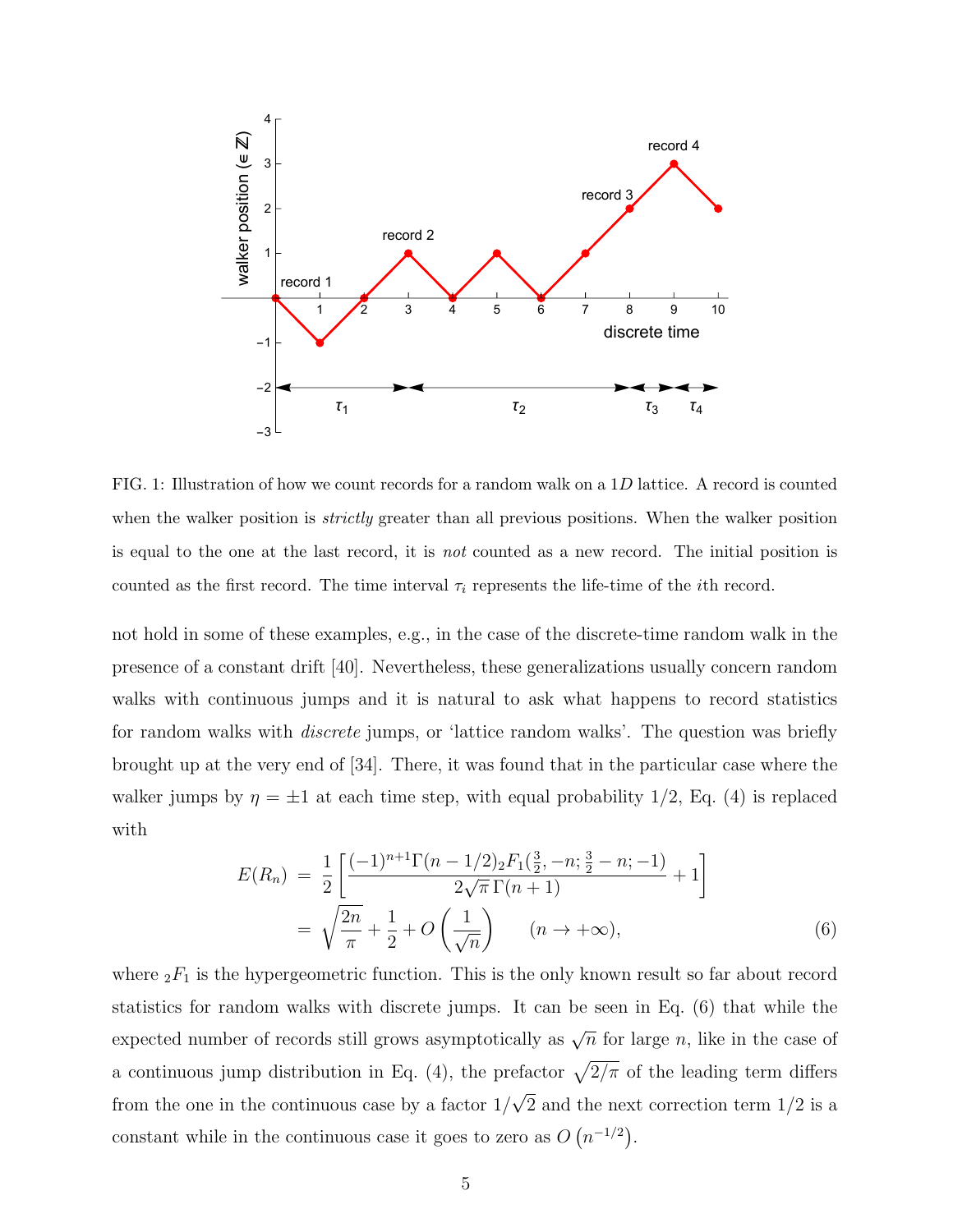In this paper, we consider a generalized lattice random walk model where the walker stays on a lattice, but can jump in one step by an arbitrary number of lattice units. Our model includes the  $\pm 1$  random walk model as a special case. For this generalized model, we derive the distribution  $P(R_n)$  and its first moment  $E(R_n)$  explicitly and discuss their asymptotic behavior for large n. Our principal motivation for studying this model is to test how far the universality of record statistics for symmetric and continuous jump distribution found in Ref. [34] can be pushed, and how the discreteness of the position of the walker may modify the record statistics.

The rest of the paper is organized as follows. In section II, we define our model and summarize our main results. In section III, we determine the generating function of  $P(R_n)$ by following a renewal approach, we prove the generalized Sparre Andersen theorem (11), and we use the obtained results to derive the universal scaling form of  $P(R_n)$  in the large n limit. In section IV, we determine the generating function of the average number of records  $E(R_n)$ . In the simple case  $\eta = \pm 1$ , with equal probability 1/2, we check that this generating function and the associated expression for  $E(R_n)$  coincide with the results in [34]. Then, we derive the large n asymptotic behavior of  $E(R_n)$  in the general case, and we apply the result to random walks with  $\eta = 0, \pm 1, \pm 2$ , where explicit expressions of the coefficients can be obtained. A scaling form for the large *n* behavior of  $E(R_n)$  is derived in the general case when the probability of staying in place  $(\eta = 0)$  is close to 1. Section V is devoted to the verification of our analytical predictions via numerical simulations. Finally, we conclude in section VI. Some more technical points are relegated to the appendices.

## II. THE MODEL AND SUMMARY OF THE MAIN RESULTS

We consider a 1D random walk starting at the origin,  $x_0 = 0$ , and evolving according to Eq. (1) with the jump distribution  $f(\eta)$  of the form

$$
f(\eta) = \sum_{h \in \mathbb{Z}} P(h) \,\delta(\eta - h\alpha),\tag{7}
$$

where  $\alpha > 0$  is a given lattice spacing and  $0 \le P(h) \le 1$  represents the probability to jump by h lattice units in one step, where  $h \in \mathbb{Z}$ . We further assume that  $P(h)$  is symmetric:  $P(h) = P(-h)$ . Thus, if the walker starts at the origin, it stays on the lattice with lattice spacing  $\alpha$  at any time. Indeed, the position of the walker after the *i*th step is  $x_i = l_i \alpha$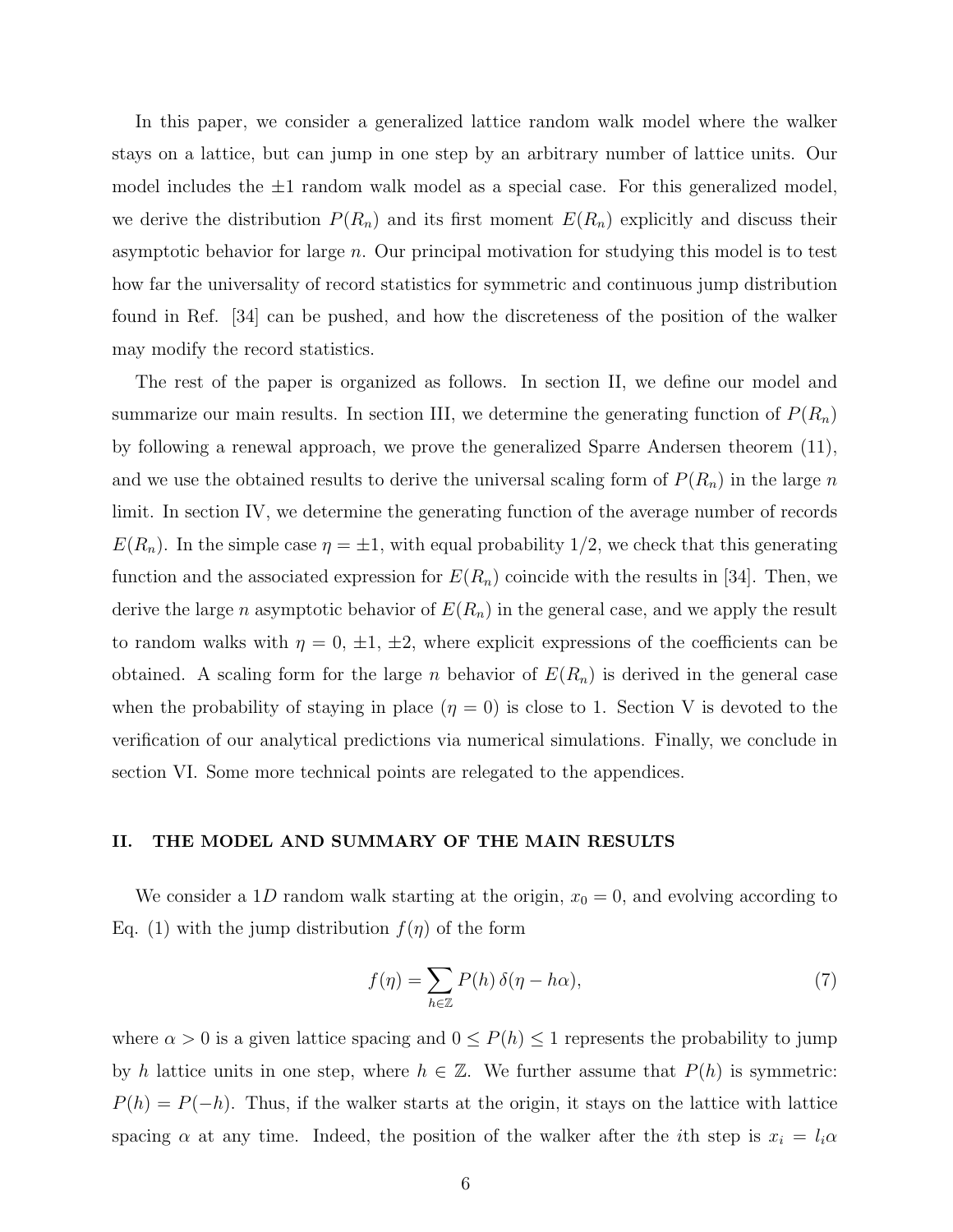where  $l_i \in \mathbb{Z}$  evolves according to  $l_i = l_{i-1} + h_i$  with  $l_0 = 0$  and where the jumps  $h_i$  are i.i.d. random variables with values in  $\mathbb Z$  drawn from the symmetric probability  $P(h)$ . We assume that the Fourier transform of the jump distribution

$$
\hat{f}(k) = \int_{-\infty}^{+\infty} e^{ik\eta} f(\eta) d\eta = \sum_{h \in \mathbb{Z}} e^{ikh\alpha} P(h)
$$
\n(8)

has the small k behavior  $\hat{f}(k) \sim 1 - |ak|^\mu$   $(k \to 0)$ , where  $a \gtrsim \alpha$  is the characteristic length scale of the jumps and  $0 < \mu \leq 2$  is the Lévy index. As the discrete Fourier transform of  $P(h)$ ,  $\tilde{f}(k)$  is a periodic function of k, unlike the case of continuous jumps where  $\hat{f}(k)$  goes to zero as  $k\to +\infty.$ 

# Summary of main results

Before entering the details of the calculations, it is useful to summarize our main results.

• We show that the renewal property of random walks that was used to study the record statistics for symmetric and continuous jump distributions in [34], can be extended to the present model, but with a twist. Like in the continuous case, we show that the generating functions of  $P(R_n)$  and  $E(R_n)$  for lattice random walks are respectively given by

$$
\sum_{n\geq 0} P(R_n = m) s^n = [1 - (1 - s) Q_{\geq 0}(s)]^{m-1} Q_{\geq 0}(s),
$$
\n(9)

and

$$
\sum_{n\geq 0} E(R_n) s^n = \frac{1}{(1-s)^2 Q_{\geq 0}(s)},\tag{10}
$$

where  $Q_{\geq 0}(s) = \sum_{n\geq 0} q_{\geq 0}(n) s^n$  is the generating function of the survival probability,  $q_{\geq 0}(n) = \text{Prob}(x_1 \geq 0, x_2 \geq 0, \dots, x_n \geq 0 | x_0 = 0).$  The main difference is in the expression for  $Q_{\geq 0}(s)$ . While in the continuous case,  $Q_{\geq 0}(s) = 1/\sqrt{1-s}$  is universal due the Sparre Andersen theorem [36], we show that for discrete jump processes on a lattice, it is non-universal and given by

$$
Q_{\geq 0}(s) \equiv \sum_{n\geq 0} q_{\geq 0}(n) s^n = \frac{Z(s)}{\sqrt{1-s}},
$$
\n(11)

where

$$
Z(s) = \exp\left(-\frac{\alpha}{2\pi} \int_0^{\pi/\alpha} \ln\left[1 - s\hat{f}(k)\right] dk\right),\tag{12}
$$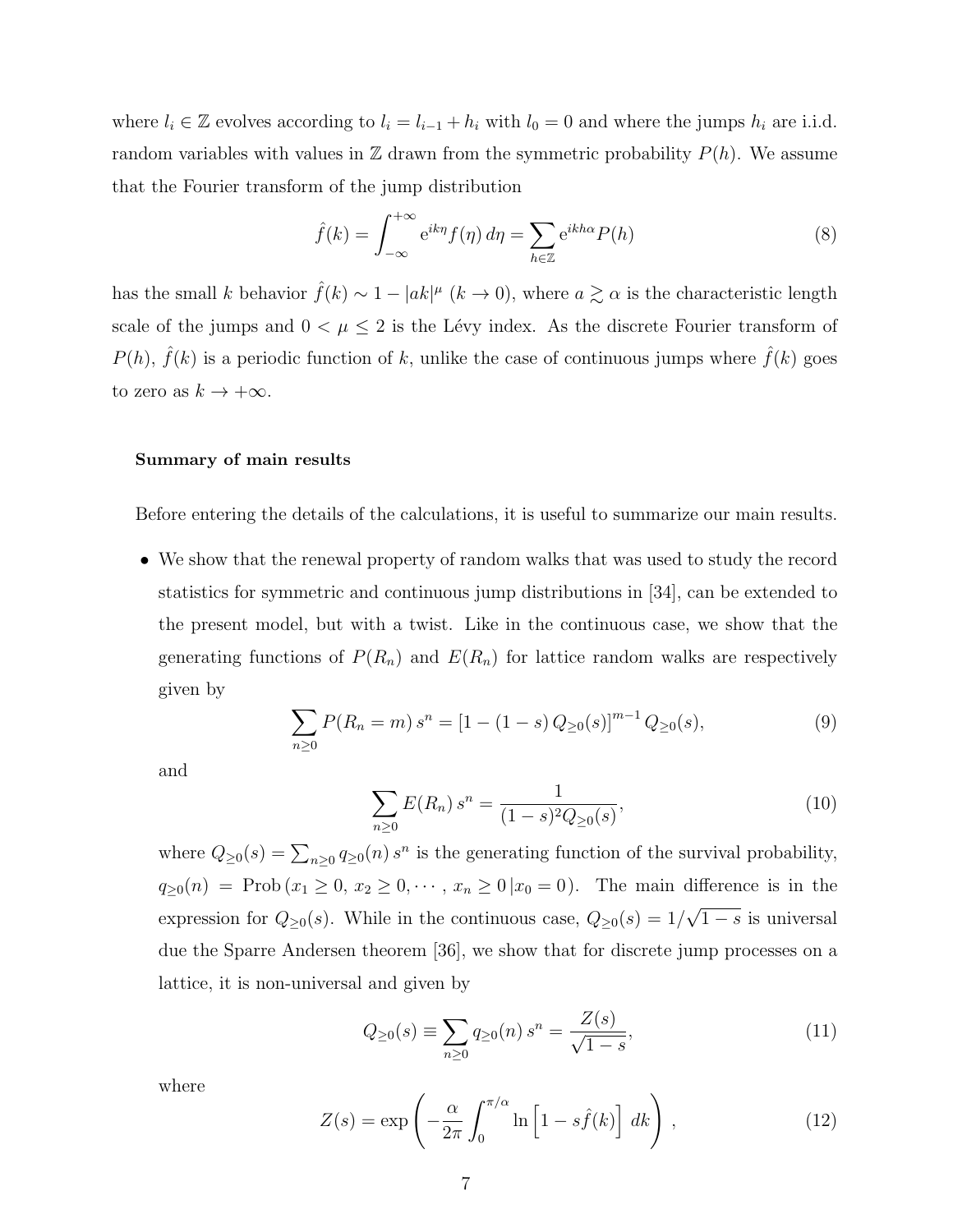depends explicitly on the jump distribution  $f(\eta)$  through its Fourier transform. The result in Eq. (11) can be derived from a generalized Sparre Andersen theorem [36] valid for arbitrary jump distributions on a line, discrete or continuous. We also prove this result using an alternative method, which in fact provides a relatively simple noncombinatorial proof of this generalized Sparre Andersen theorem. In the special case of a  $\pm 1$  random walk,  $f(\eta) = \frac{1}{2} [\delta(\eta - \alpha) + \delta(\eta + \alpha)]$ , one has  $\hat{f}(k) = \cos(\alpha k)$  and  $Z(s)$  in Eq. (12) can be computed explicitly. One finds  $Z(s) = \left[\sqrt{1+s} - \sqrt{1-s}\right] / s$ independent of  $\alpha$ , thus recovering the known result [34, 37], as it should be. Our formula for  $Z(s)$  in Eq. (12) generalizes this special case of  $\pm 1$  random walks to arbitrary discrete jump processes on a lattice.

• Analyzing the general results above for large  $n$ , we find that while the expected number of records  $E(R_n)$  is non-universal as depending explicitly on  $f(\eta)$ , remarkably the asymptotic large *n* behavior of the distribution of the scaled record number  $R_n/E(R_n)$ turns out to be universal, i.e., independent of  $f(\eta)$ . More precisely, we show that the distribution  $P(R_n = m)$ , in the scaling limit  $m, n \to +\infty$  with  $m/E(R_n)$  fixed, takes the scaling form:

$$
P(R_n = m) \sim \frac{1}{E(R_n)} g\left(\frac{m}{E(R_n)}\right) ; \quad \text{with} \quad g(x) = \frac{2}{\pi} e^{-x^2/\pi}, \quad x \ge 0. \tag{13}
$$

Moreover, the scaling function  $g(x)$  coincides rather surprisingly with the one of the symmetric and continuous case in Eq. (5). Thus, all the non-universal features are absorbed in  $E(R_n)$ , while the distribution of the scaled variable  $R_n/E(R_n)$  for large n is super-universal, i.e., independent of  $f(\eta)$  for both continuous and discrete jump processes.

• Finally, our explicit results in Eqs.  $(10)$ ,  $(11)$  and  $(12)$  allow us to analyze the large n asymptotic behavior of  $E(R_n)$  exactly. We find that for arbitrary discrete jump processes,  $E(R_n)$  still behaves as  $\sqrt{n}$  for large n, like in the continuous case, but now the prefactor and the next subleading term are non-universal as depending explicitly on  $f(\eta)$ . More specifically, from Eqs. (10) and (11) near  $s = 1$ , we find that the large n behavior of  $E(R_n)$  keeping the terms surviving the  $n \to +\infty$  limit only, is given by

$$
E(R_n) \sim \frac{2}{Z(1)} \sqrt{\frac{n}{\pi}} + C_\mu \qquad (n \to +\infty),
$$
 (14)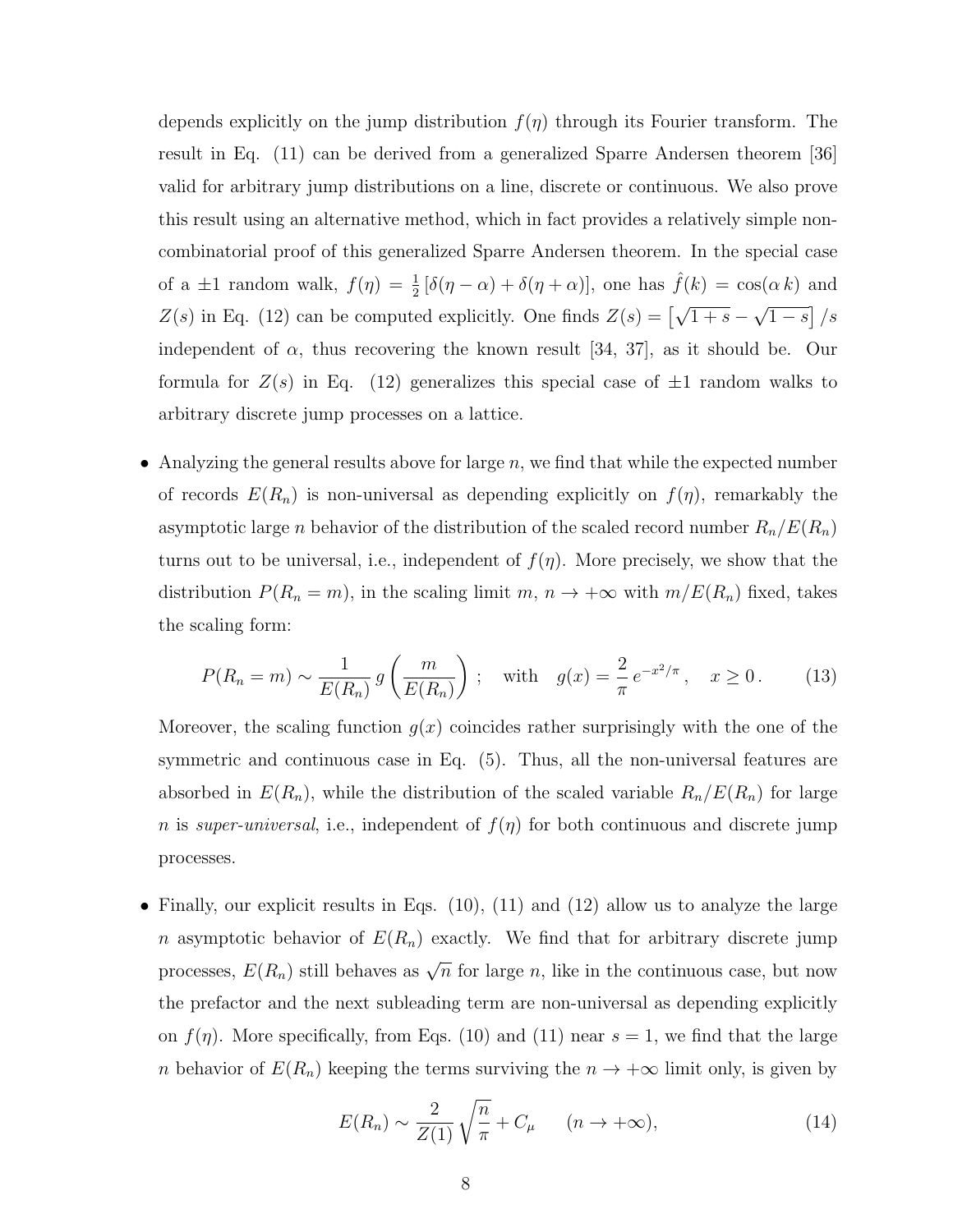with

$$
C_2 = \frac{\alpha N_0}{2 a Z(1)}, \text{ and } C_{0<\mu<2} = 0,
$$
\n(15)

where  $N_0 \geq 1$  is the number of zeros of  $1 - \hat{f}(k)$  in the interval  $0 \leq k \leq \pi/\alpha$ . In Section IV D we give some simple examples where  $Z(1)$  in Eqs. (14) and (15) can be computed explicitly. For instance, in the simplest case where the walker jumps by  $h = 0, \pm 1$  at each time step, with  $P(0) = p$  and  $P(\pm 1) = (1 - p)/2$  (with  $0 \le p < 1$ ), Eqs.  $(14)$  and  $(15)$  yield

$$
E(R_n) \sim \sqrt{\frac{2(1-p)\,n}{\pi}} + \frac{1}{2} \qquad (n \to +\infty),\tag{16}
$$

which shows how the large n behavior in Eq.  $(6)$  is modified when the walker is allowed to stay in place with probability p. The result in Eq. (16) holds in the limit  $n \to +\infty$ with  $0 \leq p < 1$  fixed. It is also interesting to consider the scaling limit when  $p \to 1$ ,  $n \to +\infty$  with the product  $n(1-p)$  kept fixed. In this scaling limit, we find that

$$
E(R_n) \simeq \mathcal{F}((1-p)n) \;, \tag{17}
$$

where the scaling function  $\mathcal{F}(x)$  is explicitly given in Eq. (80). We also show in Appendix B how to generalize this result to any discrete jump distributions with Lévy index  $0 < \mu \leq 2$ .

# III. DISTRIBUTION OF THE NUMBER OF RECORDS: A RENEWAL AP-PROACH

To compute the distribution  $P(R_n = m)$  of the number of records  $R_n$  after n steps, it turns out to be useful to exploit the renewal property of random walks [34] (whether the jumps are continuous or discrete). Namely, instead of trying to get the distribution  $P(R_n = m)$  of  $R_n$  directly (which actually seems impossible due to the nontrivial memory carried by the random walk), the strategy would be first to compute the joint probability  $P(R_n = m, \tau_1, \tau_2, \dots, \tau_m)$  of  $R_n$  and the time intervals  $\tau_1, \tau_2, \dots, \tau_m$  between successive records (see Figure 1). Note that  $\tau_m$  is the time interval between the last record and the arrival time n which does not necessarily correspond to a record. Then, by summing  $P(R_n =$  $m, \tau_1, \tau_2, \cdots, \tau_m$  over the  $\tau_i$ 's one can obtain the distribution of records  $P(R_n = m)$ . In this section, we follow this strategy to determine the generating function of  $P(R_n = m)$  with respect to  $n \geq 0$  which encodes all the information about  $P(R_n = m)$ .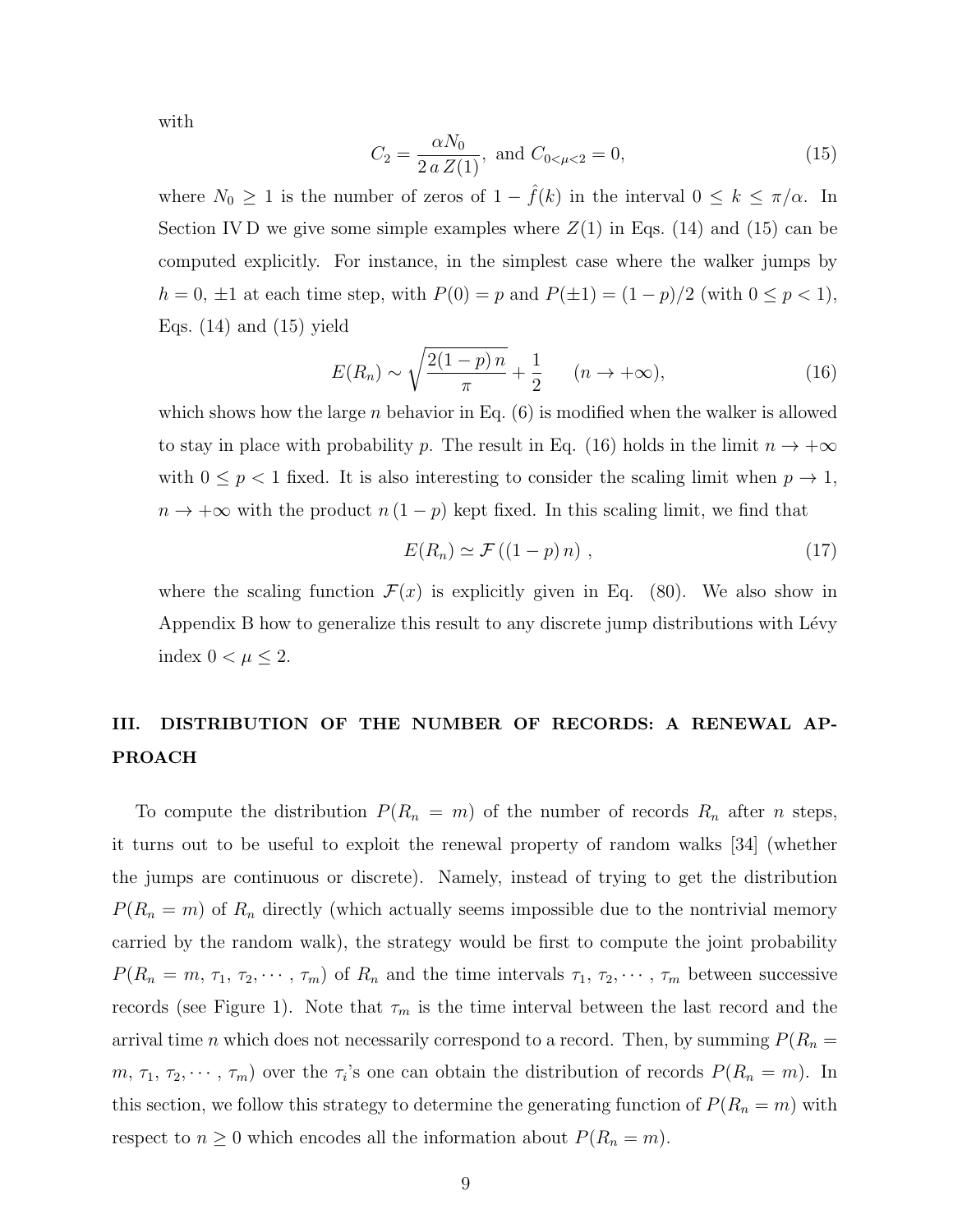# A. Generating function of  $P(R_n)$

We define the survival probability  $q_{\geq 0}(n)$  after *n* steps by

$$
q_{\geq 0}(n) = \text{Prob}\left(x_1 \geq 0, \, x_2 \geq 0, \cdots, \, x_n \geq 0 \, | x_0 = 0\right),\tag{18}
$$

for  $n \ge 1$  and  $q_{\ge 0}(0) = 1$ . The generating function of  $q_{\ge 0}(n)$  is

$$
Q_{\geq 0}(s) = \sum_{n \geq 0} q_{\geq 0}(n) s^n.
$$
 (19)

Note that, since we are considering symmetric random walks and using the translational invariance of the walk with respect to the initial position, one also has

$$
q_{\geq 0}(n) = \text{Prob}(x_1 \geq x_0, x_2 \geq x_0, \cdots, x_n \geq x_0 | x_0)
$$
  
= \text{Prob}(x\_1 \leq x\_0, x\_2 \leq x\_0, \cdots, x\_n \leq x\_0 | x\_0), \qquad (20)

independent of the starting point  $x_0$ . We define the first-crossing time of  $x_0$  to be n if the walker strictly crosses  $x_0$  for the first time during the *n*-th step. The first-crossing time probability  $\varphi(n)$  is then given by

$$
\varphi(n) = \text{Prob}\left(x_1 \le x_0, \, x_2 \le x_0, \, \cdots, \, x_{n-1} \le x_0, \, x_n > x_0 \, | x_0\right),\tag{21}
$$

which is also independent of  $x_0$  by translation invariance of the walk. From Eqs. (20) and (21), one has the relation

$$
\varphi(n) = q_{\geq 0}(n-1) - q_{\geq 0}(n),\tag{22}
$$

which implies that the generating function of  $\varphi(n)$  can be written in terms of the generating function of  $q_{\geq 0}(n)$  as

$$
\Phi(s) \equiv \sum_{n\geq 1} \varphi(n) s^n = 1 - (1 - s) Q_{\geq 0}(s).
$$
\n(23)

Now, by decomposing the walk into  $m-1$  stretches of duration  $\tau_i$  ( $1 \leq i \leq m$ ) between the successive records and one final stretch of duration  $\tau_m$  between the last record and the last step  $n$ , and by using the translation invariance with respect to the initial position in each stretch, one finds that the joint probability  $P(R_n = m, \tau_1, \tau_2, \dots, \tau_m)$  can be written as [34] (see also [37] for further discussion)

$$
P(R_n = m, \tau_1, \tau_2, \cdots, \tau_m) = \varphi(\tau_1)\varphi(\tau_2)\cdots\varphi(\tau_{m-1})q_{\geq 0}(\tau_m)\,\delta_{n,\sum_{i=1}^m \tau_i},\tag{24}
$$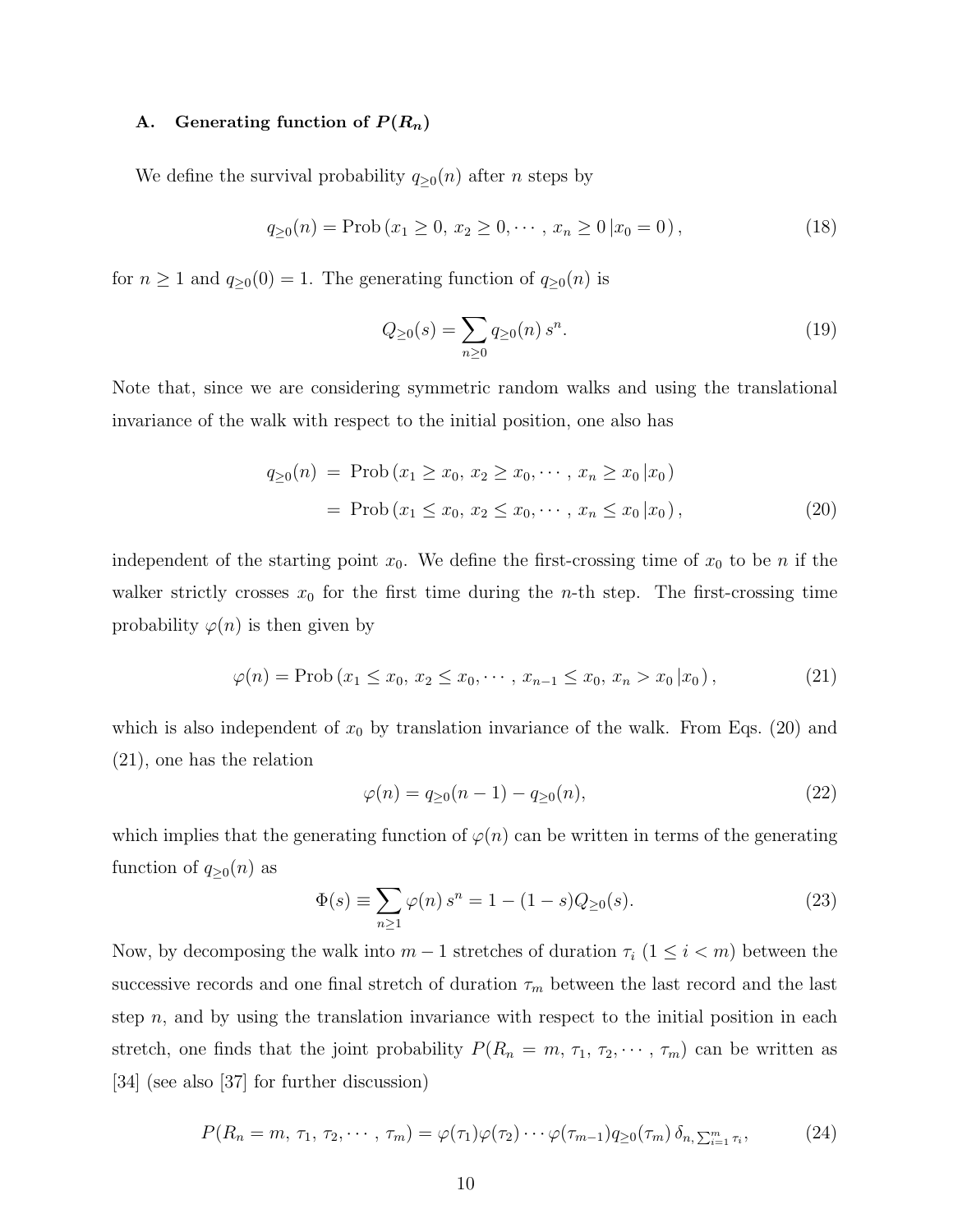where the Kronecker delta enforces that the sum of the record ages  $\tau_i$  equals the total walk duration n. The distribution of records  $P(R_n = m)$  is then obtained by summing this expression (24) over the  $\tau_i$ 's, yielding

$$
P(R_n = m) = \sum_{\tau_1 \ge 1} \cdots \sum_{\tau_{m-1} \ge 1} \sum_{\tau_m \ge 0} \varphi(\tau_1) \varphi(\tau_2) \cdots \varphi(\tau_{m-1}) q_{\ge 0}(\tau_m) \, \delta_{n, \sum_{i=1}^m \tau_i}.
$$
 (25)

Taking the generating function of both sides of Eq. (25) with respect to  $n \geq 0$ , one finally obtains

$$
\sum_{n\geq 0} P(R_n = m) s^n = \Phi(s)^{m-1} Q_{\geq 0}(s) = [1 - (1 - s) Q_{\geq 0}(s)]^{m-1} Q_{\geq 0}(s),
$$
 (26)

which shows that the full statistics of the number of records is entirely encoded in the generating function of the survival probability,  $Q_{\geq 0}(s)$ , that we will now determine.

# B. Generalized Sparre Andersen theorem

In this subsection, we prove the results in Eqs. (11) and (12) mentioned in section II. Below, first we provide a short proof using the generalized Sparre Andersen theorem, and then we give an alternative derivation without assuming this theorem. Our derivation then constitutes a new proof of the generalized Sparre Andersen theorem.

Derivation using the generalized Sparre Andersen theorem: The generalized Sparre Andersen theorem [36] states that the generating function  $Q_{\geq 0}(s)$  of the survival probability is given by the formula, valid for arbitrary jump distributions (discrete or continuous),

$$
Q_{\geq 0}(s) = \sum_{n\geq 0} q_{\geq 0}(n) s^n = \exp\left[\sum_{m=1}^{\infty} \frac{s^m}{m} \operatorname{Prob}_{\cdot}(x_m \leq 0)\right].
$$
 (27)

This is a remarkable theorem as it relates the survival probability  $q_{\geq 0}(n)$  up to n steps (which depends on the full history of a trajectory and hence is nonlocal in time) to a local quantity in time, namely the probability Prob. $(x_m \leq 0)$  that the walker at step m is non-positive. Using the symmetry of the walk, it is clear that  $Prob(x_m < 0) = Prob(x_m > 0)$ . In addition, the total probability at step m must be unity, i.e.,  $2 \text{Prob.}(x_m < 0) + \text{Prob.}(x_m = 0) = 1$ . Hence,

$$
Prob.(x_m \le 0) = Prob.(x_m < 0) + Prob.(x_m = 0) = \frac{1}{2} \left[ 1 + Prob.(x_m = 0) \right]. \tag{28}
$$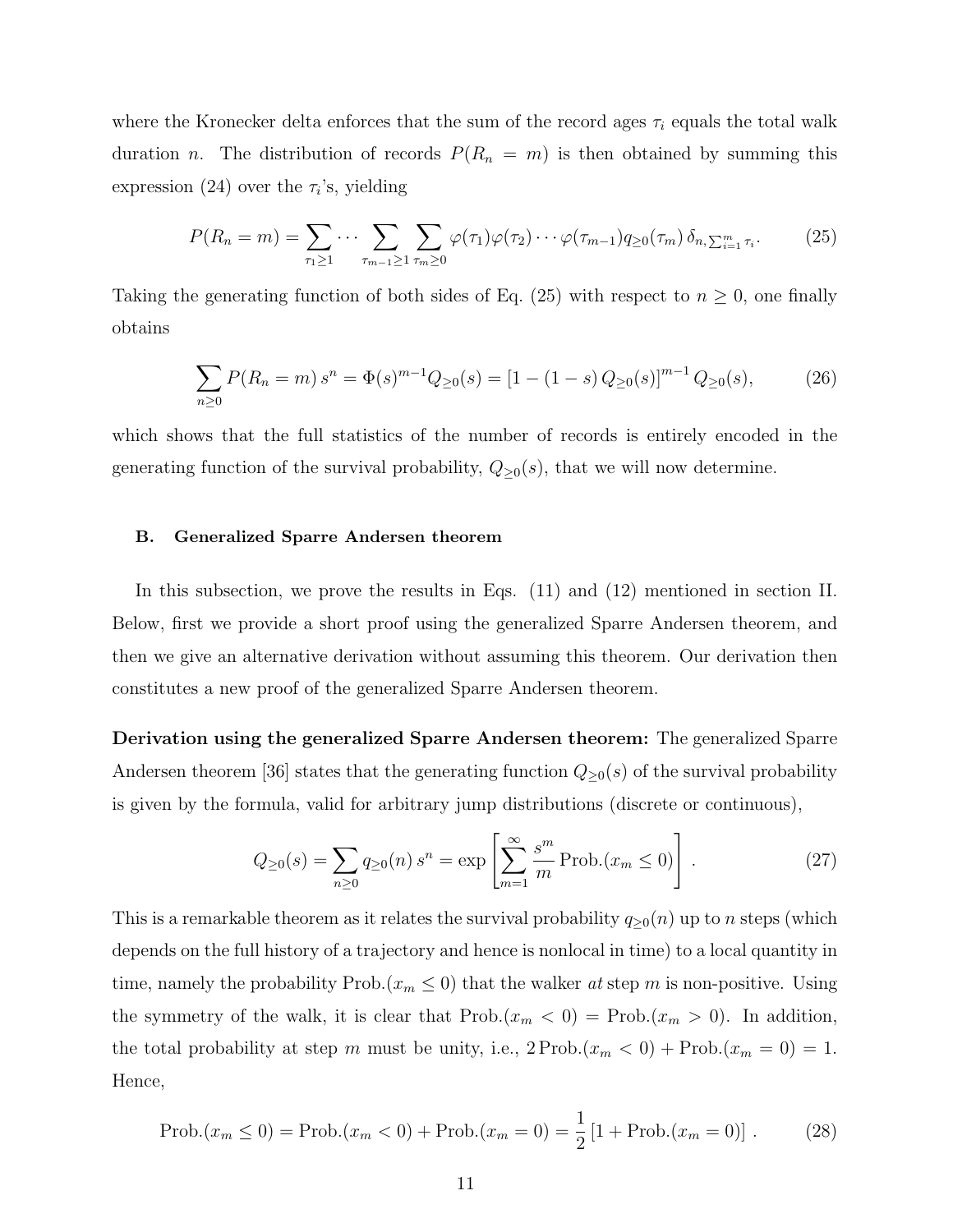Substituting (28) on the right-hand side of Eq. (27) and using  $\sum_{m=1}^{\infty} s^m/m = -\ln(1-s)$ gives

$$
Q_{\geq 0}(s) = \frac{Z(s)}{\sqrt{1-s}}
$$
; where  $Z(s) = \exp\left[\frac{1}{2}\sum_{m=1}^{\infty}\frac{s^m}{m}\text{Prob.}(x_m = 0)\right]$ . (29)

Thus, it remains to compute  $Prob(x_m = 0)$ , which can be done easily. For arbitrary discrete jump processes, it is clear that the position of the walker after  $m$  steps, starting from the origin, is simply  $x_m = \sum_{i=1}^m \eta_i$ , where  $\eta_i$ 's are i.i.d random variables each drawn from  $f(\eta)$ . Hence the Fourier transform of Prob. $(x_m)$  is given by  $E(e^{ikx_m}) = [\hat{f}(k)]^m$ . Inverting this Fourier transform and putting  $x_m = 0$ , one obtains

$$
\text{Prob.}(x_m = 0) = \frac{\alpha}{2\pi} \int_{-\pi/\alpha}^{\pi/\alpha} [\hat{f}(k)]^m dk , \qquad (30)
$$

which can be used in the expression  $(29)$  of  $Z(s)$  to get

$$
Z(s) = \exp\left[-\frac{\alpha}{2\pi} \int_0^{\pi/\alpha} \ln\left(1 - s \hat{f}(k)\right) dk\right],
$$
\n(31)

where we used  $\hat{f}(k) = \hat{f}(-k)$ . This completes the proof of the results announced in Eqs. (11) and (12), in Section II.

An alternative derivation: Here we derive the expression of  $Q_{\geq 0}(s)$  in Eq. (11) with  $Z(s)$ given in Eq. (12) by an alternative method which does not rely on the generalized Sparre Andersen theorem in Eq. (27). In fact, the theorem in Eq. (27) was originally proved by Sparre Andersen using combinatorial arguments [36]. Our method outlined below actually provides an alternative algebraic/non-combinatorial derivation of this theorem. We proceed in two steps. First, we write

$$
q_{>0}(n) = \text{Prob}(x_1 > 0, x_2 > 0, \cdots, x_n > 0 | x_0 = 0), \qquad (32)
$$

for  $n \ge 1$  and  $q_{>0}(0) = 1$ . The generating function of  $q_{>0}(n)$  is

$$
Q_{>0}(s) = \sum_{n\geq 0} q_{>0}(n) s^n.
$$
\n(33)

The first step consists in finding the relation between  $Q_{\geq 0}(s)$  and  $Q_{>0}(s)$ . Let  $0 \leq n_1 \leq n$ denote the step at which the walk reaches its minimum position for the first time and  $\pi(n_1)$ the probability of  $n_1$ . Split the walk into one part from  $i = 0$  to  $i = n_1$  and a second part from  $i = n_1$  to  $i = n$  (i is the step number) (see Fig. 2 for an illustration). Taking the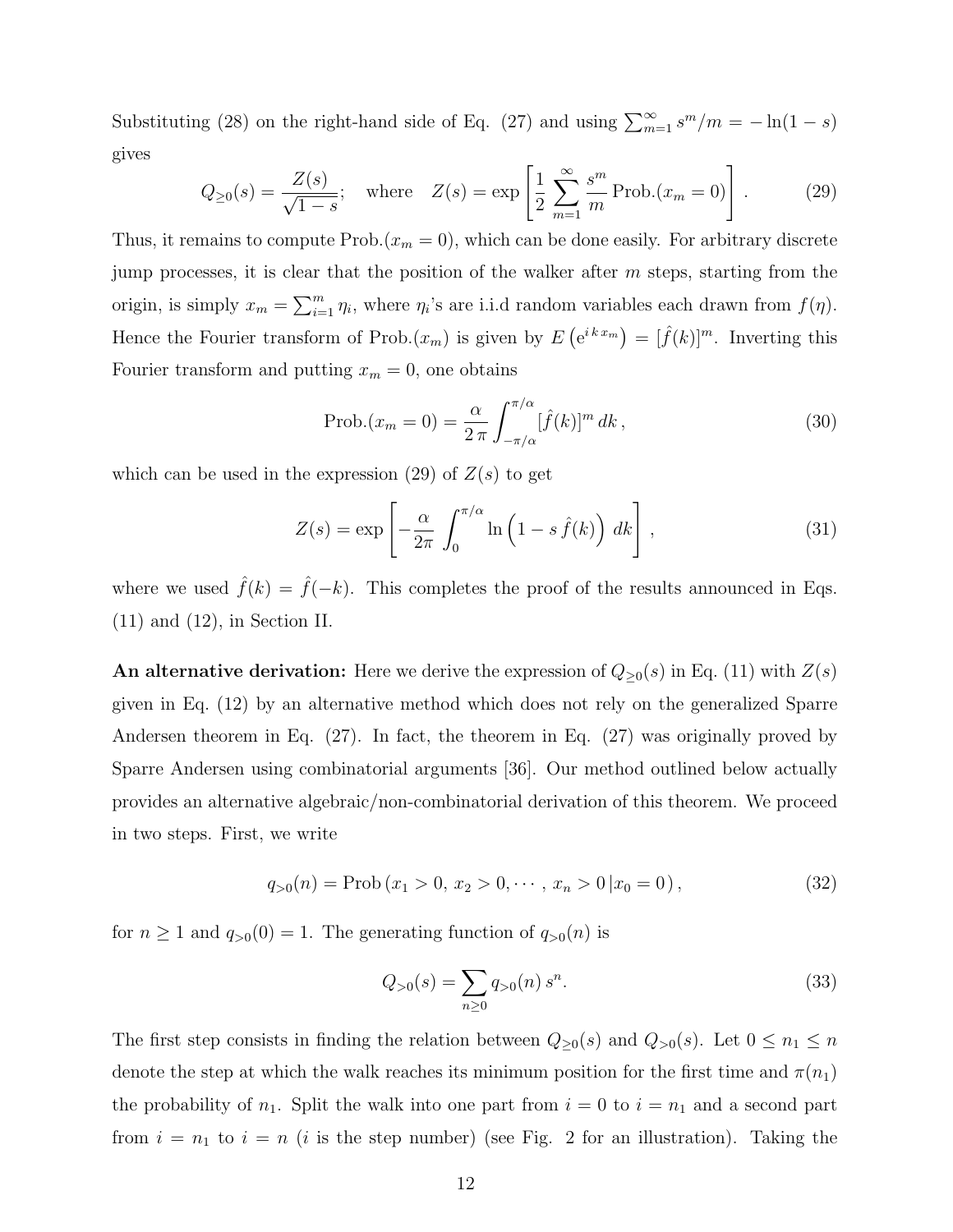minimum position as a new space origin and inverting the direction of time in the first part, one gets

$$
\pi(n_1) = q_{>0}(n_1)q_{\geq 0}(n - n_1)
$$
  
= 
$$
\sum_{n_2 \geq 0} q_{>0}(n_1)q_{\geq 0}(n_2)\delta_{n, n_1 + n_2},
$$
 (34)

and  $\sum_{n_1\geq 0} \pi(n_1) = 1$  reads

$$
\sum_{n_1 \ge 0} \sum_{n_2 \ge 0} q_{>0}(n_1) q_{\ge 0}(n_2) \delta_{n, n_1 + n_2} = 1.
$$
 (35)

Taking the generating function of both sides of Eq. (35) with respect to  $n \geq 0$  and using the definitions in Eqs. (19) and (33), one finds the relation

$$
Q_{>0}(s) Q_{\geq 0}(s) = \frac{1}{1-s}.\tag{36}
$$

Note that in the case of a continuous jump distribution, one has  $q_{>0}(n) = q_{\geq 0}(n)$ . Thus,  $Q_{>0}(s) = Q_{\geq 0}(s)$  and Eq. (36) immediately gives the Sparre Andersen result  $Q_{\geq 0}(s)$  =  $1/\sqrt{1-s}$  used in [34], which is a very simple proof of this result.

To get the generalized Sparre Andersen theorem for discrete jumps we need to split the walk into three parts, instead of two as we did to get Eq. (36). Let  $0 \leq n_1 \leq n$  denote the step at which the walk reaches its minimum position for the first time,  $n_1 + \ell$ , with  $0 \leq \ell \leq n - n_1$ , the step at which it reaches its minimum position for the last time, and  $\pi(n_1, \ell)$  the joint probability of  $n_1$  and  $\ell$  (see Fig. 3 for an illustration). We write

$$
b_{\geq 0}(n) = \text{Prob}\left(x_1 \geq 0, \, x_2 \geq 0, \cdots, \, x_n = 0 \, | x_0 = 0\right),\tag{37}
$$

for  $n \geq 1$  and  $b_{\geq 0}(0) = 1$ . The generating function of  $b_{\geq 0}(n)$  is

$$
B_{\geq 0}(s) = \sum_{n\geq 0} b_{\geq 0}(n) s^n.
$$
 (38)

Split the walk into one part from  $i = 0$  to  $i = n_1$ , a second part from  $i = n_1$  to  $i = n_1 + \ell$ , and a third part from  $i = n_1 + \ell$  to  $i = n$ . Taking the minimum position as a new space origin and inverting the direction of time in the first part, one gets

$$
\pi(n_1, \ell) = q_{>0}(n_1)b_{\geq 0}(\ell)q_{>0}(n - n_1 - \ell)
$$
  
= 
$$
\sum_{n_2 \geq 0} q_{>0}(n_1)b_{\geq 0}(\ell)q_{>0}(n_2)\delta_{n, n_1 + n_2 + \ell},
$$
 (39)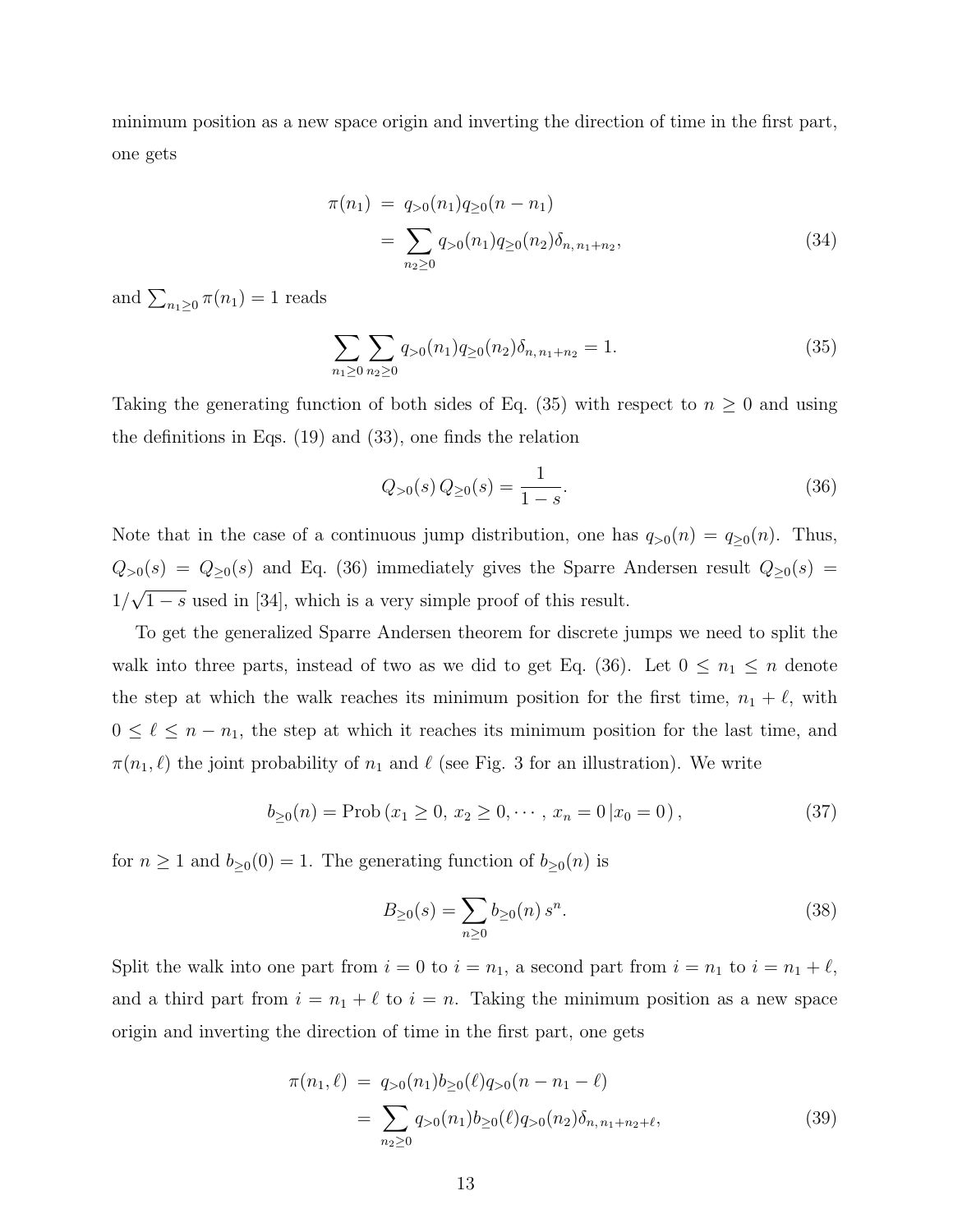

FIG. 2: A typical trajectory of a discrete jump process of  $n$  steps on a 1D lattice. We denote by  $n_1$  the step at which the walk reaches for the first time its global minimum within n steps. The trajectory is split into two intervals, one on the left (shown in orange) and one on the right (shown in green) of the minimum at  $n_1$ . Seen from the minimum, the left part of the trajectory is a *strictly* positive meander, since given that the walker arrives for the *first time* at the minimum at  $n_1$ , it could not have reached this minimum before  $n_1$ . In contrast, the right part of the trajectory is just a positive meander, since the walker can reach the same minimum at some step between  $n_1$ and  $n$ , as illustrated in the figure.

and 
$$
\sum_{n_1 \ge 0} \sum_{\ell \ge 0} \pi(n_1, \ell) = 1
$$
 yields  

$$
\sum_{n_1 \ge 0} \sum_{n_2 \ge 0} \sum_{\ell \ge 0} q_{>0}(n_1) b_{\ge 0}(\ell) q_{>0}(n_2) \delta_{n, n_1 + n_2 + \ell} = 1.
$$
(40)

Taking as previously the generating function of both sides of Eq. (40) with respect to  $n \geq 0$ and using the definitions in Eqs. (33) and (38), one finds

$$
Q_{>0}(s)^2 B_{\geq 0}(s) = \frac{1}{1-s}.\tag{41}
$$

Defining then  $Z(s) = \sqrt{B_{\geq 0}(s)}$  and using Eq. (36) on the left-hand side of Eq. (41), one obtains the generalized Sparre Andersen theorem

$$
Q_{\geq 0}(s) = \frac{Z(s)}{\sqrt{1-s}}; \quad \text{with} \quad Z(s) = \sqrt{B_{\geq 0}(s)}.
$$
 (42)

Note that for continuous jumps, all the terms in Eq. (37) vanish (because the probability that the walker arrives exactly at  $x_n = 0$  is zero if the jumps are continuous), and  $B_{\geq 0}(s)$  in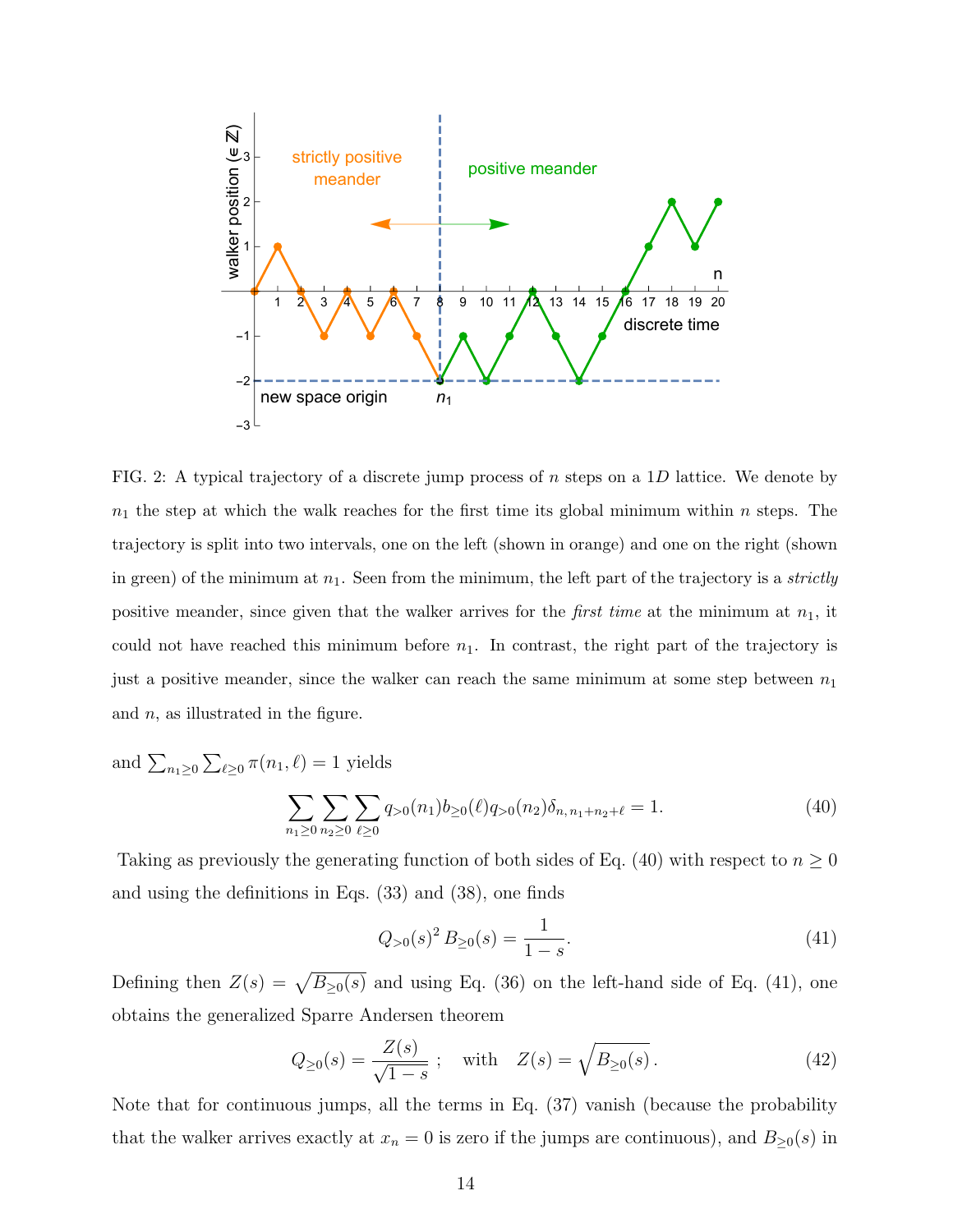

FIG. 3: A typical trajectory of a discrete jump process of  $n$  steps on a 1D lattice. We denote by  $n_1$  the step at which the walk reaches for the first time its global minimum within n steps and by  $n_1 + \ell$  the step at which it reaches the global minimum for the last time. The parts of the trajectory (shown in orange), on the left of  $n_1$  and on the right of  $n_1 + \ell$ , seen from the minimum respectively at  $n_1$  and  $n_1 + \ell$ , are strictly positive meanders. Between  $n_1$  and  $n_1 + \ell$ , again seen from the minimum at  $n_1$ , we have a positive (but not necessarily *strictly* positive) excursion (shown in green).

Eq. (38) reduces to  $B_{\geq 0}(s) = b_{\geq 0}(0) = 1$  yielding  $Z(s) = 1$ , independently of the (continuous) jump distribution, as expected. For discrete jumps, the expression of  $Z(s)$  does depend on the jump distribution. A simple derivation of this expression is given in Appendix A. We indeed find that  $Z(s)$  coincides with Eq. (31), namely,

$$
Z(s) = \sqrt{B_{\geq 0}(s)} = \exp\left(-\frac{\alpha}{2\pi} \int_0^{\pi/\alpha} \ln\left[1 - s\hat{f}(k)\right] dk\right).
$$
 (43)

This completes our alternative derivation of the generalized Sparre Andersen theorem. Note that Eqs. (26), (42) and (43) entirely characterize the full statistics of the number of records for both discrete and continuous jumps (with  $Z(s) = 1$  in the latter case).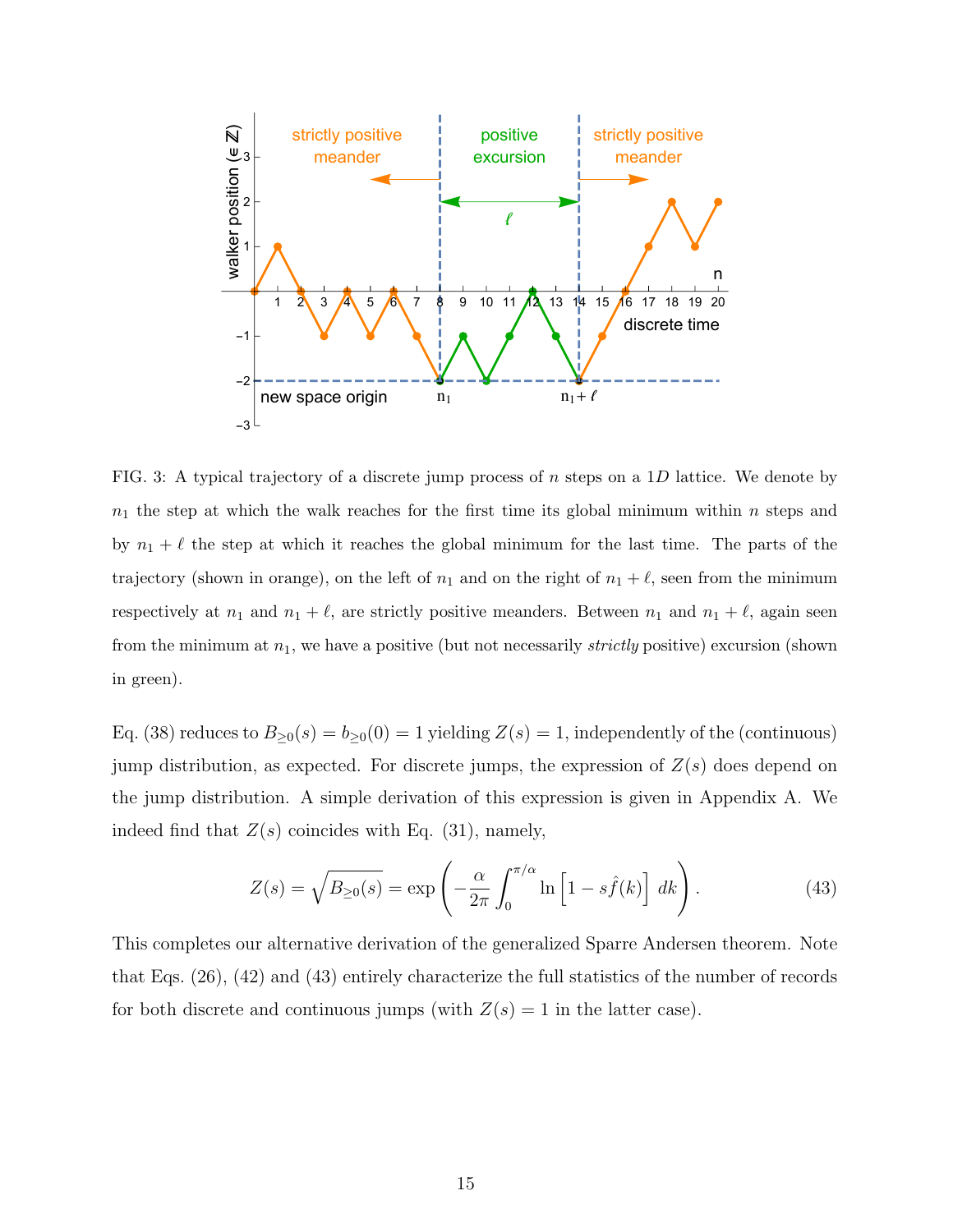#### C. Universal scaling form of  $P(R_n)$  in the large n limit

Using the generalized Sparre Andersen theorem (42) in Eq. (26) and inverting the generating function, one obtains the following integral representation of  $P(R_n)$ ,

$$
P(R_n = m) = \frac{1}{2i\pi} \oint \frac{\left[1 - Z(s)\sqrt{1 - s}\right]^{m-1}Z(s)}{s^{n+1}\sqrt{1 - s}} ds.
$$
 (44)

We consider the scaling regime defined by  $n, m \to +\infty$  with  $m/\sqrt{n} = O(1)$ . Making the change of variable  $s = \exp(-p/n)$  on the right-hand side of Eq. (44) and using the fact that, in the  $n \to +\infty$  limit, only the vicinity of  $s = 1$  contributes to the s-integral, one finds that at lowest order in the scaling regime, the integral representation (44) yields

$$
P(R_n = m) \sim \frac{Z(1)}{2i\pi\sqrt{n}} \int_{\mathcal{L}} \frac{1}{\sqrt{p}} \exp\left(-Z(1)\frac{m}{\sqrt{n}}\sqrt{p}\right) e^p dp \qquad (n, m \to +\infty, m/\sqrt{n} = O(1)),
$$
\n(45)

where  $\mathcal L$  is a Bromwich contour. Performing the inverse Laplace transform on the right-hand side of Eq.  $(45)$  (see, e.g., Eq. 29.3.84 in [44]), one obtains

$$
P(R_n = m) \sim \frac{Z(1)}{\sqrt{\pi n}} \exp\left[-\left(\frac{Z(1)m}{2\sqrt{n}}\right)^2\right] \qquad (n, m \to +\infty, m/\sqrt{n} = O(1)).\tag{46}
$$

From this expression it is straightforward to compute the average number of records in the scaling regime. One has

$$
E(R_n) = \sum_{m \ge 1} mP(R_n = m) \sim \sum_{m \ge 1} \frac{Z(1) m}{\sqrt{\pi n}} \exp\left[ -\left(\frac{Z(1)m}{2\sqrt{n}}\right)^2 \right]
$$
  
 
$$
\sim \frac{4}{Z(1)} \sqrt{\frac{n}{\pi}} \int_0^{+\infty} x e^{-x^2} dx = \frac{2}{Z(1)} \sqrt{\frac{n}{\pi}} \quad (n \to +\infty), \tag{47}
$$

where we have made the change of variable  $x = Z(1) m/(2\sqrt{n})$  and replaced the Riemann sum over m with the corresponding integral over x. Rewriting then the right-hand side of Eq. (46) in terms of  $E(R_n)$  in Eq. (47), one gets the universal scaling form

$$
P(R_n = m) \sim \frac{1}{E(R_n)} g\left(\frac{m}{E(R_n)}\right) \qquad (n, m \to +\infty, m/\sqrt{n} = O(1)), \tag{48}
$$

with  $g(x) = (2/\pi) \exp(-x^2/\pi)$ . The full statistics of the number of records in the scaling regime is thus entirely characterized (at lowest order) by a single parameter,  $E(R_n)$ , which depends on the jump distribution (through  $Z(1)$  in Eq. (47)). The scaling function itself,  $g(x)$ , is universal, i.e., independent of the jump distribution. For continuous jumps,  $Z(1)$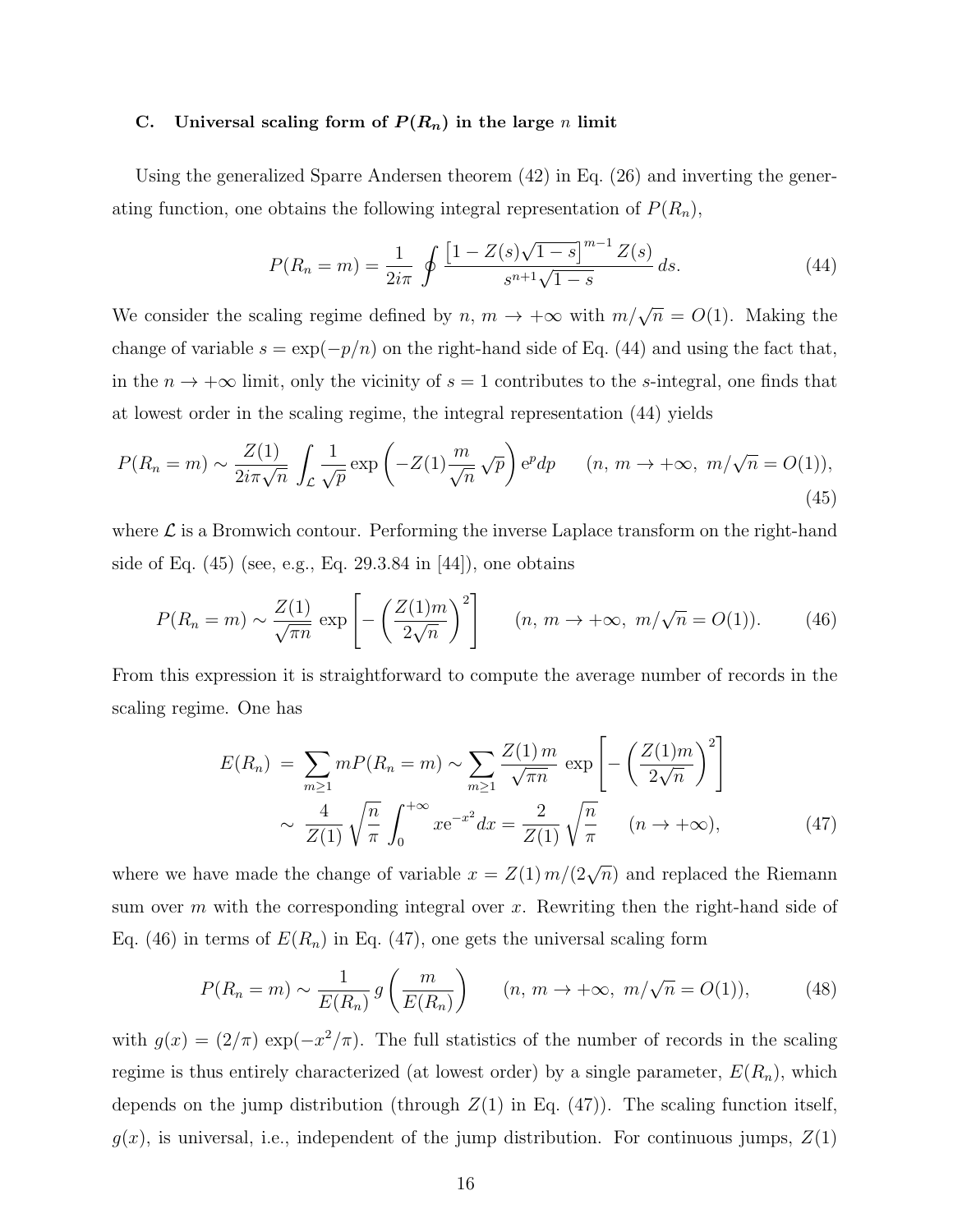reduces to  $Z(1) = 1$  independently of the (continuous) jump distribution and the scaling form  $(48)$  reduces to the one mentioned in [34] (see Eq.  $(5)$ ), as it should be.

The next section is devoted to a detailed study of  $E(R_n)$ . We show in particular that in the large *n* limit and for  $\mu = 2$ , there is a constant correction to the leading behavior in Eq. (47). For  $0 < \mu < 2$  there is no such a correction and the leading term on the right-hand side of Eq. (47) is the only term surviving the  $n \to +\infty$  limit.

# IV. AVERAGE NUMBER OF RECORDS

As we have just seen, the average number of records,  $E(R_n)$ , is an important quantity since it is the only non-universal parameter that enters in the full distribution of the number of records in the large n limit. In this section, we study  $E(R_n)$  in more details, going further than the simple leading asymptotic behavior (47). As we did for  $P(R_n)$ , our starting point is the generating function of  $E(R_n)$  with respect to  $n \geq 0$  which encodes all the information about  $E(R_n)$ .

# A. Generating function of  $E(R_n)$

Multiplying both sides of Eq. (26) by m, summing over all m and using the relation  $\sum_{m\geq 0} m x^{m-1} = 1/(1-x)^2$ , one gets

$$
\sum_{n\geq 0} E(R_n) s^n = \frac{1}{(1-s)^2 Q_{\geq 0}(s)}.
$$
\n(49)

Replacing then  $Q_{\geq 0}(s)$  by the generalized Sparre Andersen result (11), one obtains the generating function of  $E(R_n)$  as

$$
\sum_{n\geq 0} E(R_n) s^n = \frac{1}{(1-s)^{3/2} Z(s)},
$$
\n(50)

with  $Z(s)$  given in Eq. (12).

In the case of a continuous jump distribution,  $Z(s) = 1$  and expanding  $1/(1-s)^{3/2}$  in power series of s, one gets the universal expression of  $E(R_n)$  in Eq. (4) (see Eq. (8) in [34]). Now, we can go further and use the equations (50) and (43) to see how this universal result is affected when the random walk takes place on a lattice instead of on the line.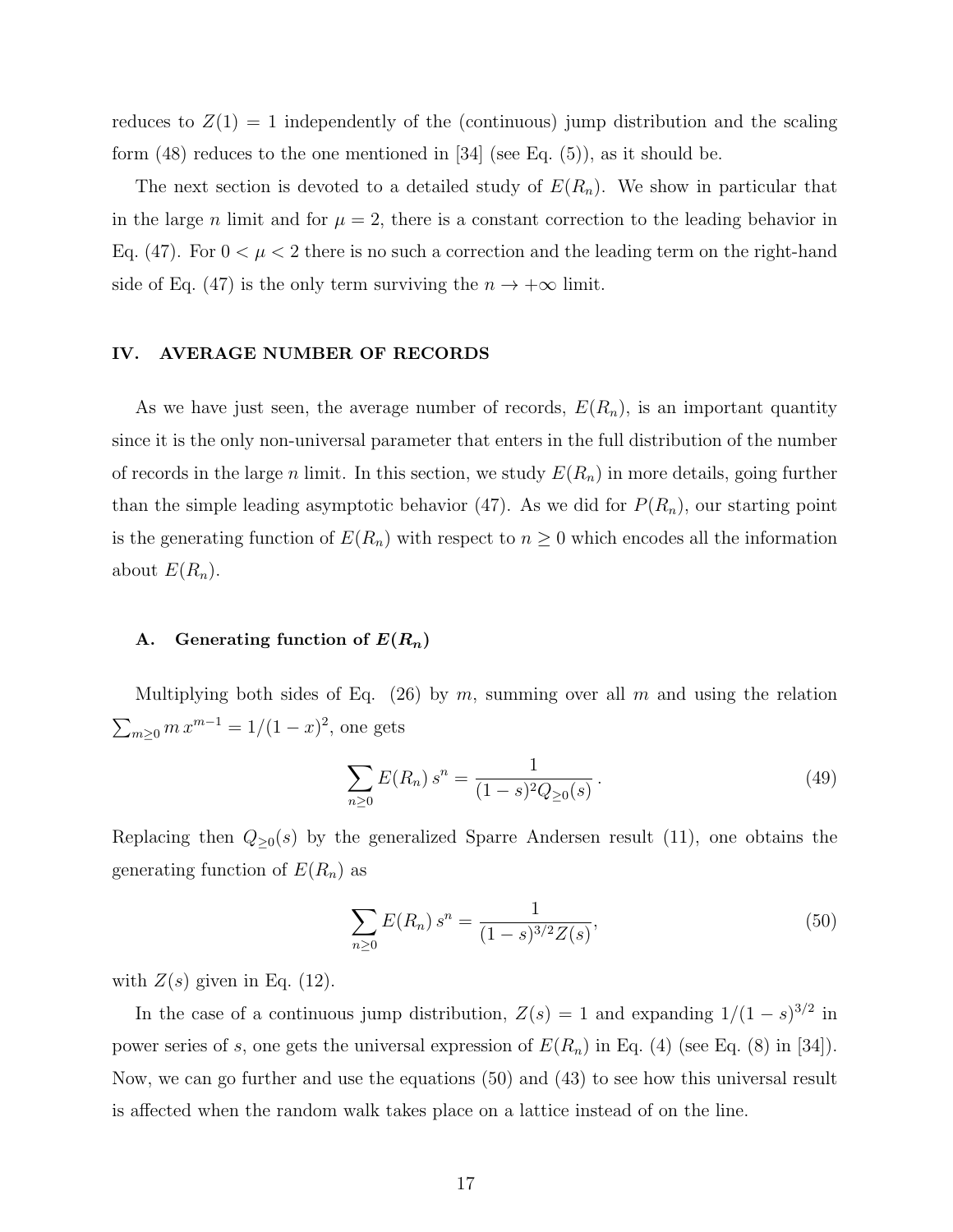# B. Average number of records for a Bernoulli random walk  $(h_i = \pm 1)$

It turns out that both  $\sum_{n\geq 0} E(R_n) s^n$  and  $E(R_n)$  can be obtained explicitly when the random walk is a symmetric Bernoulli random walk where the walker jumps by  $h = \pm 1$  at each step, with  $P(\pm 1) = 1/2$ . This simple example of lattice random walk was dealt with at the end of [34]. Here, we check that the equations (50) and (43) do give the same results as the ones in [34], as it should be.

As mentioned in Section II, in this case  $\hat{f}(k)$  reduces to  $\hat{f}(k) = \cos(\alpha k)$  and the integral on the right-hand side of Eq. (43) yields the explicit expression

$$
Z(s) = \left(\frac{2}{1 + \sqrt{1 - s^2}}\right)^{1/2} = \frac{2}{\sqrt{1 + s} + \sqrt{1 - s}},\tag{51}
$$

independent of  $\alpha$ . Using Eq. (51) in Eq. (50), one gets

$$
\sum_{n\geq 0} E(R_n) s^n = \frac{\sqrt{1+s} + \sqrt{1-s}}{2(1-s)^{3/2}},
$$
\n(52)

which coincides with the equation  $(12)$  in [34]. Expanding the right-hand side of  $(52)$  in power series of s, one gets

$$
\sum_{n\geq 0} E(R_n) s^n = \sum_{n\geq 1} \frac{1}{2} \left[ \frac{1}{\Gamma(n+1)} \sum_{j=0}^n \binom{n}{j} \frac{\Gamma(3/2+j)}{\Gamma(3/2+j-n)} + 1 \right] s^n, \tag{53}
$$

and using the relation (see, e.g., Eq. 15.4.1 in [44])

$$
{}_2F_1\left(\frac{3}{2}, -n; \frac{3}{2} - n; -1\right) = (-1)^{n+1} \frac{2\sqrt{\pi}}{\Gamma(n-1/2)} \sum_{j=0}^n \binom{n}{j} \frac{\Gamma(3/2+j)}{\Gamma(3/2+j-n)},
$$

one obtains the expected expression in the first line of Eq.  $(6)$  (see Eq.  $(13)$  in [34]),

$$
E(R_n) = \frac{1}{2} \left[ \frac{(-1)^{n+1} \Gamma(n - 1/2) {}_{2}F_{1}(\frac{3}{2}, -n; \frac{3}{2} - n; -1)}{2\sqrt{\pi} \Gamma(n + 1)} + 1 \right].
$$
 (54)

The large n behavior of Eq.  $(54)$  is more easily obtained from the behavior of Eq.  $(52)$  near its dominant singularity at  $s = 1$ . One has

$$
\sum_{n\geq 0} E(R_n) s^n = \frac{1}{\sqrt{2}(1-s)^{3/2}} + \frac{1}{2(1-s)} + O\left(\frac{1}{\sqrt{1-s}}\right) \qquad (s \to 1),
$$
 (55)

which translates into the large *n* behavior in the second line of Eq.  $(6)$ ,

$$
E(R_n) = \sqrt{\frac{2n}{\pi}} + \frac{1}{2} + O\left(\frac{1}{\sqrt{n}}\right) \qquad (n \to +\infty).
$$
 (56)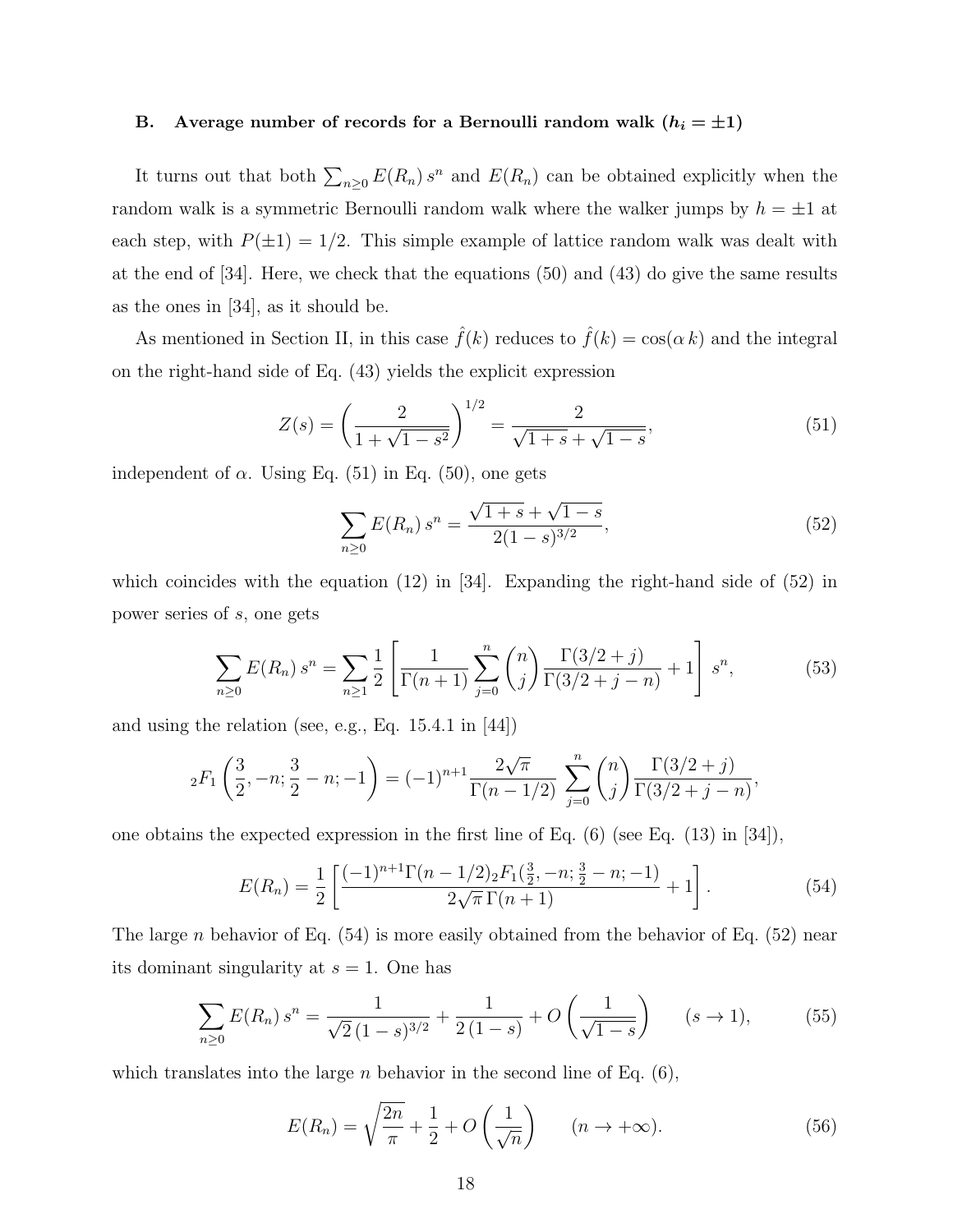#### C. Large *n* behavior of  $E(R_n)$  in the general case

An equation like Eq. (54) is a remarkable result and, in most cases, it is not possible to derive such an explicit expression of  $E(R_n)$  for all n. Nevertheless, as we will see in this section, one can always get the large n behavior of  $E(R_n)$ , for any lattice random walks and Lévy flights with index  $0<\mu\leq 2.$ 

Again, the large *n* behavior of  $E(R_n)$  is more easily obtained from the behavior of its generating function in Eq. (50) near its dominant singularity at  $s = 1$ . We thus need to determine the behavior of  $Z(s)$  near  $s = 1$ . To this end, we rewrite Eq. (43) as

$$
Z(s) = Z(1) \exp\left(-\frac{\alpha}{2\pi} \int_0^{\pi/\alpha} \ln\left[1 + (1-s)\hat{F}(k)\right] dk\right)
$$
  
= 
$$
Z(1) \exp\left(-\frac{\alpha N_0}{2\pi} \int_0^{K/2} \ln\left[1 + (1-s)\hat{F}(k)\right] dk\right),
$$
 (57)

with  $\hat{F}(k) = \hat{f}(k)/[1-\hat{f}(k)]$  and  $N_0 = 2\pi/(\alpha K)$ , where K is the period of  $\hat{f}(k)$ . For  $s \to 1$ , the correction to  $Z(s) = Z(1)$  in Eq. (57) depends on the behavior of  $\hat{F}(k)$  near the zeros of  $1-\hat{f}(k)$ , where  $\hat{F}(k)$  is large. It can be proved that in the interval  $0 \leq k \leq K/2$ , there is no other zero than the one at  $k = 0$ . Thus, in the limit  $s \to 1$ , the correction to  $Z(s) = Z(1)$ depends on the behavior of  $\hat{F}(k)$  near  $k = 0$ , only. For  $\mu = 2$ , we make the change of variable  $k = \sqrt{1 - s} q/a$  and letting  $s \to 1$ , one gets

$$
Z(s) \sim Z(1) \left(1 - \frac{\alpha N_0}{2a} \sqrt{1 - s}\right) \qquad (s \to 1),\tag{58}
$$

where we have used the small k behavior  $\hat{F}(k) \sim |ak|^{-2}$  and  $\int_0^{+\infty} \ln(1 + 1/q^2) dq = \pi$ . Similarly, for  $1 < \mu < 2$ , we make the change of variable  $k = (1 - s)^{1/\mu} q/a$  and using the small k behavior  $\hat{F}(k) \sim |ak|^{-\mu}$ , one finds

$$
Z(s) \sim Z(1) \left[ 1 - O(1 - s)^{1/\mu} \right] \qquad (s \to 1). \tag{59}
$$

For  $0 < \mu < 1$ ,  $\hat{F}(k)$  is integrable at  $k = 0$  and writing  $\ln\left[1 + (1 - s)\hat{F}(k)\right] \simeq (1 - s)\hat{F}(k)$ on the right-hand side of Eq. (57), one gets

$$
Z(s) \sim Z(1) [1 - O(1 - s)] \qquad (s \to 1).
$$
 (60)

The case  $\mu = 1$  needs a slightly more careful treatment. Skipping the details, one finds that the algebraic singularity on the right-hand side of Eq. (59) changes to a logarithmic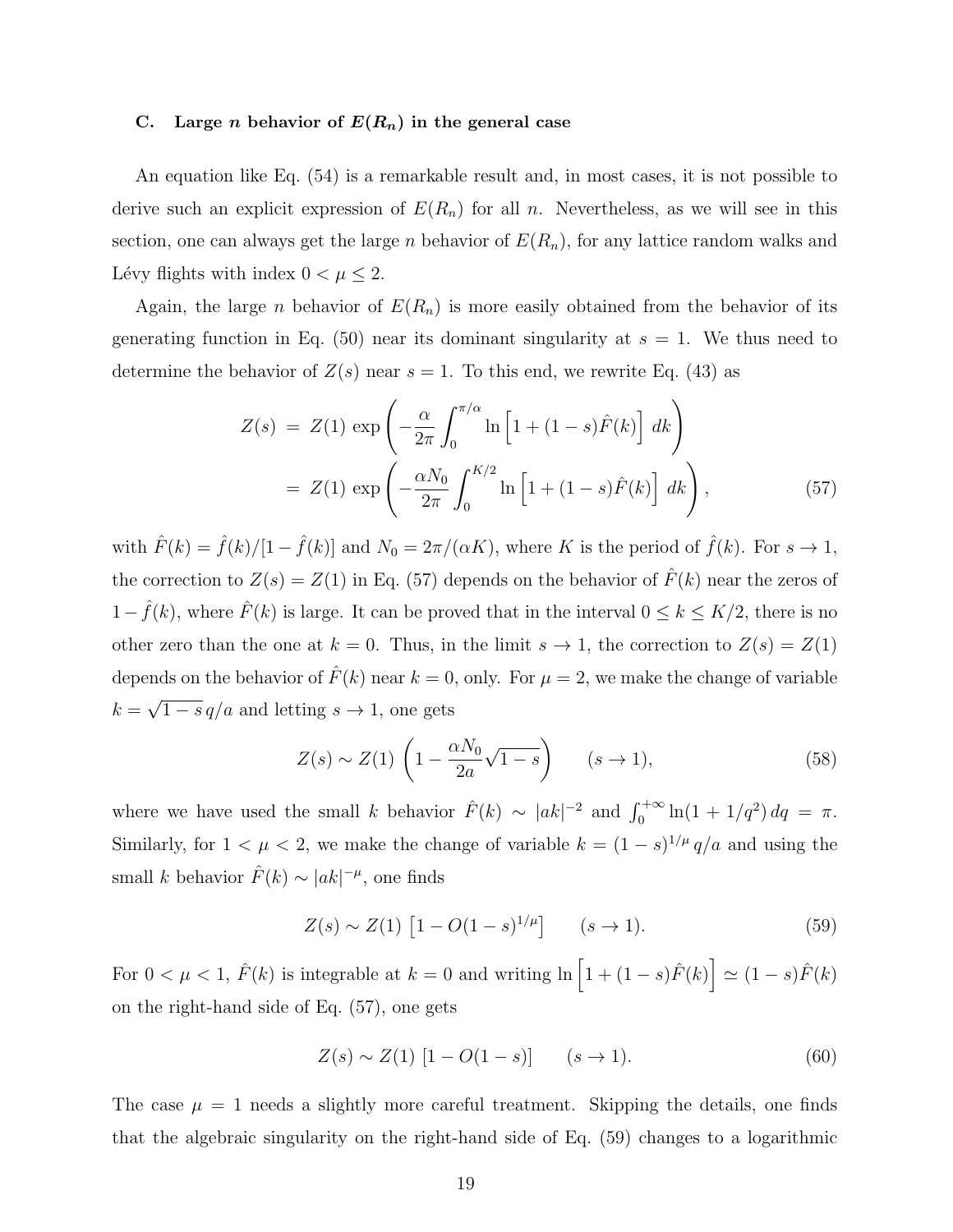singularity, and one has

$$
Z(s) \sim Z(1) \left[ 1 - O(1 - s) \ln \left( \frac{1}{1 - s} \right) \right] \qquad (s \to 1). \tag{61}
$$

Putting the asymptotic behavior (58) on the right-hand side of Eq. (50), one gets

$$
\sum_{n\geq 0} E(R_n) s^n \sim \frac{1}{(1-s)^{3/2} Z(1)} + \frac{\alpha N_0}{(1-s) 2a Z(1)} \qquad (s \to 1),
$$
\n(62)

which translates into the following large *n* behavior of  $E(R_n)$  for  $\mu = 2$ ,

$$
E(R_n) \sim \frac{2}{Z(1)} \sqrt{\frac{n}{\pi}} + \frac{\alpha N_0}{2aZ(1)} \qquad (n \to +\infty).
$$
 (63)

By doing the same with the asymptotic behaviors (59) to (61), one obtains the large  $n$ behavior of  $E(R_n)$  for  $0 < \mu < 2$ . Keeping the terms surviving the  $n \to +\infty$  limit only, one finds

$$
E(R_n) \sim \frac{2}{Z(1)} \sqrt{\frac{n}{\pi}} \qquad (n \to +\infty). \tag{64}
$$

Note that the subleading terms of  $E(R_n)$  corresponding to the small corrections on the righthand side of Eqs. (59) to (61) go to zero when  $n \to +\infty$ . Finally, putting the equations (63) and (64) together, one obtains the large n behavior of  $E(R_n)$  as

$$
E(R_n) \sim \frac{2}{Z(1)} \sqrt{\frac{n}{\pi}} + C_\mu \qquad (n \to +\infty),
$$
\n(65)

with

$$
C_2 = \frac{\alpha N_0}{2aZ(1)}, \text{ and } C_{0<\mu<2} = 0,
$$
\n(66)

valid for any lattice random walks and Lévy flights with index  $0 < \mu \leq 2$ . Since the equation  $\hat{f}(k) = 1$  has no other solution than  $k = 0$  in the interval  $0 \le k \le K/2$ , and since  $\hat{f}(k)$  is an even periodic function with period K,  $N_0 = 2\pi/(\alpha K)$  is equal to the number of zeros of  $1 - f(k)$  in the interval  $0 \le k \le \pi/\alpha$ . The presence of  $N_0$  in Eq. (66) is crucial to ensure the consistency of the results when there are several different representations of the same physical situations. For instance,  $h = \pm 1$  with  $\alpha = 2$  and  $h = \pm 2$  with  $\alpha = 1$  correspond to the same random walk. Both have the same a and  $Z(1)$ , but not the same  $\alpha$ . Without  $N_0$ one would get two different values of  $C_2$ , which would make no sense. It can be checked that  $\alpha N_0 = 2$  in both cases, yielding the same value of  $C_2$ . Similarly,  $h = \pm 1$  with  $\alpha = 1$  and  $h = \pm 2$  with  $\alpha = 1$  correspond to a mere rescaling of the same walk, which should not affect the statistics of records. Both have the same  $\alpha$  and  $Z(1)$ , but not the same a. Again, it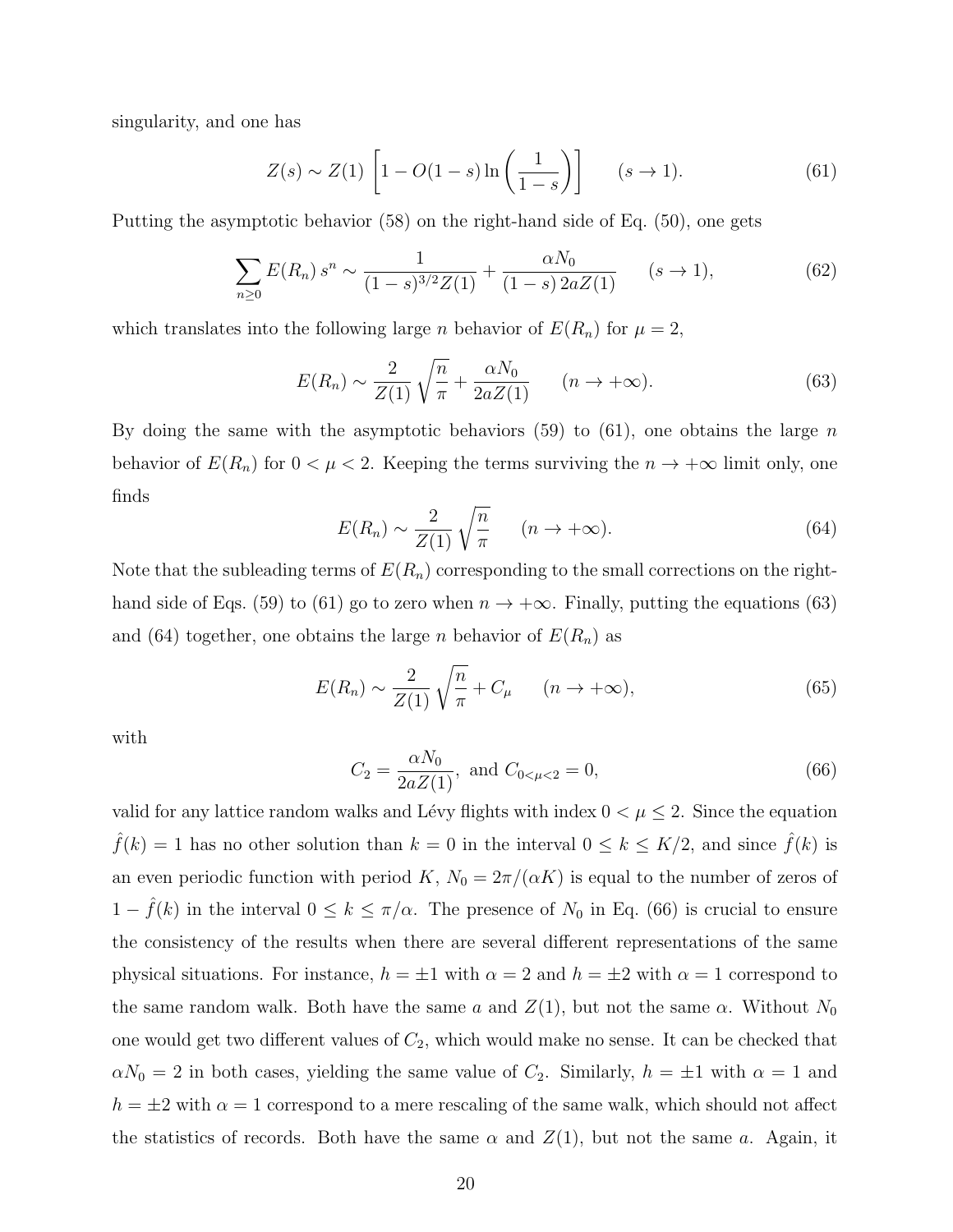can be checked that  $N_0$  compensates for the difference (one has  $N_0/a = \sqrt{2}$  in both cases), yielding the same value of  $C_2$ .

Note also that in the case of a continuous jump distribution, one has  $Z(1) = 1$  and  $\alpha = 0$ , and Eq. (65) reduces to the large *n* behavior in Eq. (4), valid for all (continuous) jump distribution with  $0<\mu\leq 2,$  as it should be.

# D. Application to random walks with  $h = 0, \pm 1, \pm 2$

As an application, we now consider the random walk on  $\mathbb{Z}$ ,  $\alpha = 1$ , defined by  $P(0) = p_0$ ,  $P(\pm 1) = p_1, P(\pm 2) = p_2$ , and  $P(h) = 0$  otherwise  $(h \neq 0, \pm 1, \pm 2)$ , with  $p_0 + 2p_1 + 2p_2 = 1$ . Writing  $p = p_0$  and  $u = p_2/p_1$ , one has  $p_1 = (1 - p)/[2(1 + u)]$  and  $p_2 = u(1 - p)/[2(1 + u)]$ . For this random walk, the Fourier transform of the jump distribution,  $f(k)$ , reads

$$
\hat{f}(k) = p_0 + 2p_1 \cos k + 2p_2 \cos 2k
$$
  
= 1 - 2p<sub>1</sub>(1 - cos k) - 2p<sub>2</sub>(1 - cos 2k)  
= 1 -  $\left(\frac{1-p}{1+u}\right)$  [(1 - cos k) + u(1 - cos 2k)]  
 $\sim 1 - \frac{(1+4u)(1-p)}{2(1+u)}k^2$  (k \to 0), (67)

yielding

$$
a = \sqrt{\frac{(1+4u)(1-p)}{2(1+u)}}.\t(68)
$$

From the first line of Eq. (67) it is clear that the period of  $\hat{f}(k)$  is  $K = 2\pi$  if  $p_1 \neq 0$  and  $K = \pi$  if  $p_1 = 0$ . Since  $\alpha = 1$ , we then have  $N_0 = 2\pi/(\alpha K) = 1 + \delta_{p_1,0}$ . The large n behavior of  $E(R_n)$  is then given by the equation (65) for  $\mu = 2$  with  $\alpha = 1$ ,  $N_0 = 1 + \delta_{p_1,0}$ ,  $a$  given in Eq.  $(68)$ , and

$$
Z(1) = \sqrt{\frac{1+u}{1-p}} z(u),
$$
\n(69)

where

$$
z(u) = \exp\left(-\frac{1}{2\pi} \int_0^\pi \ln[1 - \cos k + u(1 - \cos 2k)] \, dk\right). \tag{70}
$$

# 1. Large n behaviors of  $E(R_n)$  for fixed p and arbitrary  $p_1$  and  $p_2$

It turns out that the function  $z(u)$  in Eq. (70) can be computed explicitly. An easy way to do it is to compute its derivative  $z'(u)$  as given by the derivative of the right-hand side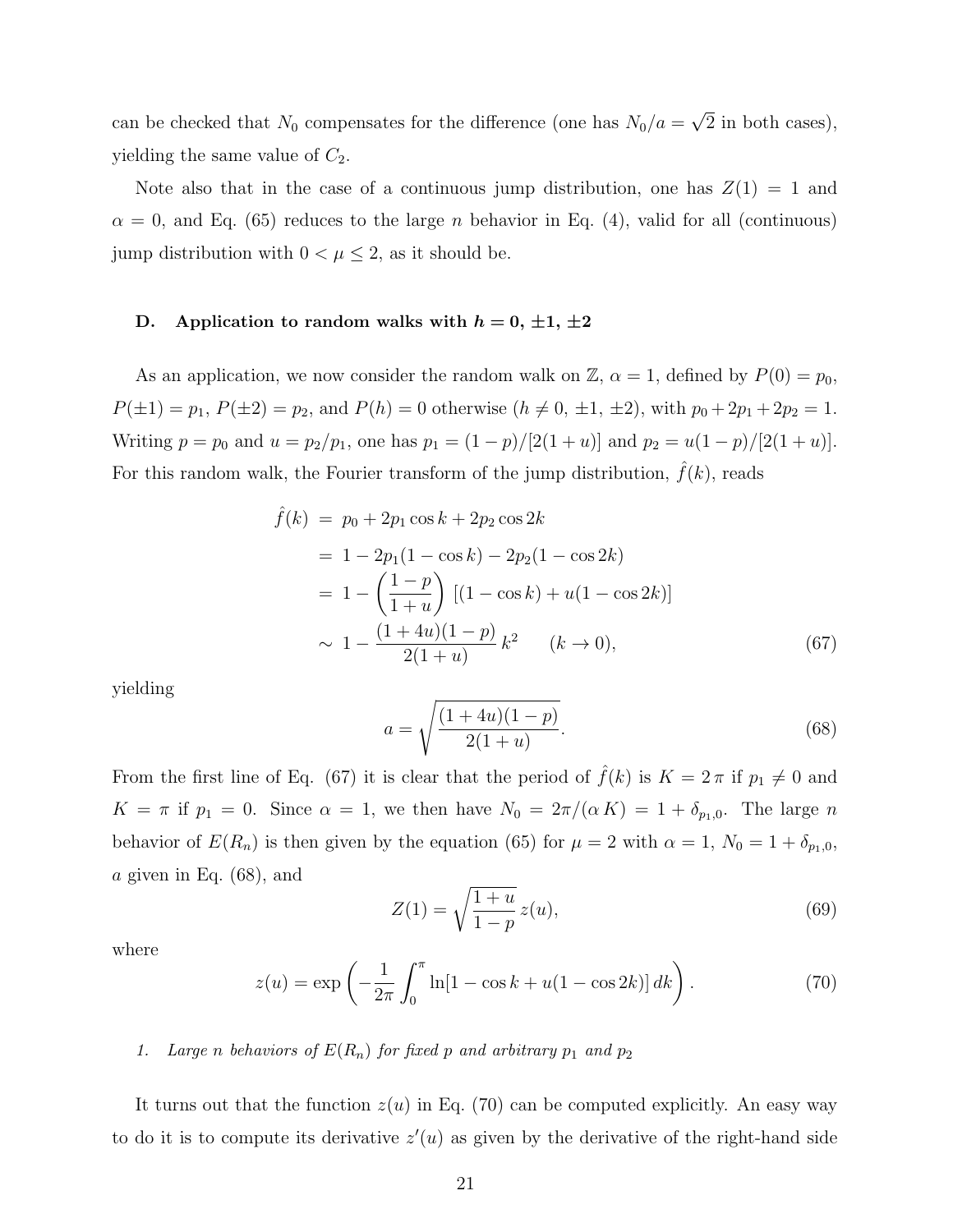of Eq. (70) with respect to u, and then integrate the result from 0 to u with  $z(0) = \sqrt{2}$ . For arbitrary  $u \geq 0$ , one obtains

$$
z(u) = \frac{2\sqrt{2}}{1 + \sqrt{1 + 4u}}.
$$
\n(71)

Therefore, substituting (69), (71), and  $N_0 = 1 + \delta_{p_1,0}$  in Eqs. (65) and (66) one finds

$$
E(R_n) \sim \sqrt{n(1-p)} A(u) + B(u)(1+\delta_{p_1,0}) \qquad (n \to +\infty),
$$
 (72)

with

$$
A(u) = \frac{1 + \sqrt{1 + 4u}}{\sqrt{2\pi(1 + u)}} \quad , \quad B(u) = \frac{1}{4} \left( 1 + \frac{1}{\sqrt{1 + 4u}} \right) \quad , \tag{73}
$$

where we recall that  $u = p_2/p_1$ .

It is clear that for fixed  $p_0 = p$ , the statistics of the records for walks with steps  $h = 0, \pm 1$ (i.e.  $p_2 = 0$ ) and the one with steps  $h = 0, \pm 2$  (i.e.  $p_1 = 0$ ), should be exactly the same, for any value of *n*. This implies that taking  $u = 0$  or  $u = +\infty$  in Eq. (72) should give exactly the same result. Indeed, one can check from Eq. (73) that  $A(0) = A(+\infty) = \sqrt{2/\pi}$ and  $B(u)(1 + \delta_{p_1,0})|_{u=0,+\infty} = 1/2$ , as it should be. Note that since  $B(+\infty) = 1/4$ , the term  $\propto \delta_{p_1,0}$  is crucial, as mentioned in the discussion below Eq. (66). It follows in particular that taking  $u < +\infty$  arbitrarily large, one gets  $\lim_{u\to+\infty} B(u)(1+\delta_{p_1,0}) \neq B(u)(1+\delta_{p_1,0})|_{u=+\infty}$ , which suggests that the limit  $p_1 \to 0$  is singular. This might indicate that the limits  $n \to \infty$ and  $p_1 \to 0$  do not commute, since one can check that for any finite n,  $E(R_n)$  is a smooth function of  $p_1$ . Another interesting consequence of the simple fact that  $A(0) = A(+\infty)$  is that, since  $A(u)$  is a continuous function of u, it admits (at least) one extremum. It turns out that  $A(u)$  admits a single maximum at  $u = 2$  for which  $A(2) = (2/3)\sqrt{6/\pi}$ . Note that it is not a priori obvious that (i) the function  $A(u)$  is a non-monotonic function of u and (ii) that it has a single maximum.

# 2. Scaling form of  $E(R_n)$  for large n and  $n(1-p) = O(1)$ :  $p_2 = 0$  and general case

We note that the asymptotic expression in Eq. (72) requires  $(1-p)n \gg 1$  to be valid (not just  $n \gg 1$ ). In the opposite limit  $(1 - p) n \ll 1$  corresponding to letting  $p \equiv P(h = 0) \rightarrow 1$ first, then  $n \to +\infty$ , the walker gets stuck at the initial position  $x_0 = 0$  and there is only one record (the first one at the initial position), yielding  $E(R_n) = 1$ . To conclude this section, we derive a uniform scaling form of  $E(R_n)$  in the large n limit which describes the crossover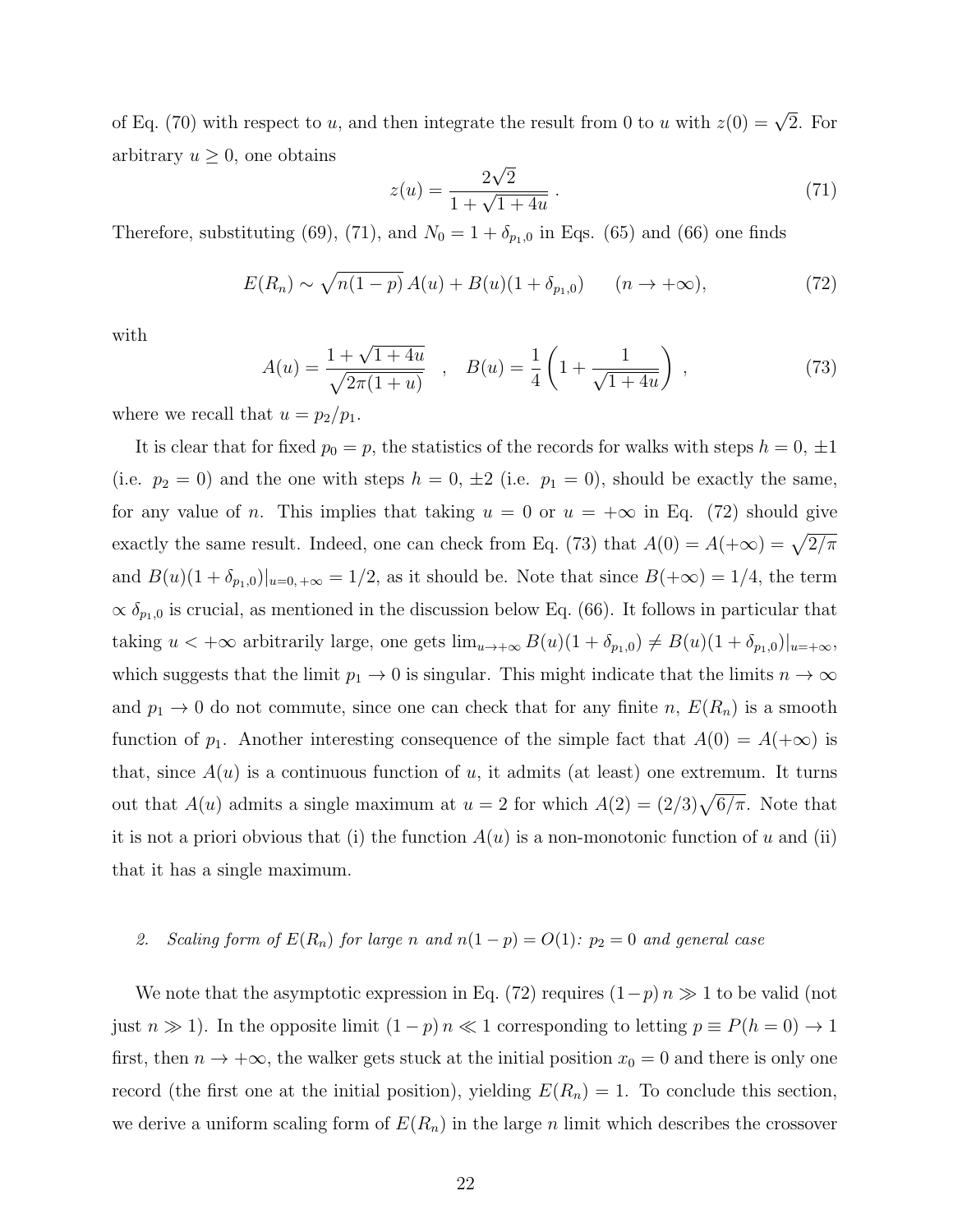between Eq. (65) for  $(1 - p)n \gg 1$  and  $E(R_n) \sim 1$  for  $(1 - p)n \ll 1$ . For simplicity, here we give the details of the calculations for the simple case  $h = 0, \pm 1$  only. The derivation of the scaling form in the general case is explained in detail in Appendix B.

First, we determine the large n behavior of  $E(R_n)$  as given by Eq. (65) for  $n \to +\infty$  with fixed  $p < 1$ . The case  $h = 0, \pm 1$  corresponds to taking  $p_2 = 0$  (i.e.  $u = 0$ ) in Eq. (72). It reads, using  $A(0) = \sqrt{2/\pi}$  and  $B(0) = 1/2$ ,

$$
E(R_n) \sim \sqrt{\frac{2(1-p)\,n}{\pi}} + \frac{1}{2} \qquad (n \to +\infty),\tag{74}
$$

which shows how the large n behavior in Eq.  $(6)$  is modified when the walker is allowed to stay in place with probability p.

The scaling form of  $E(R_n)$  is obtained by considering the limits  $n \to +\infty$  and  $p \to 1$ , keeping the scaling variable  $(1 - p)n$  fixed. Injecting  $\hat{f}(k) = p + (1 - p)\cos k$ , which corresponds to Eq. (67) with  $u = 0$ , into Eq. (43), one finds

$$
Z(s) = \frac{2}{\sqrt{(1-s) + 2s(1-p)} + \sqrt{1-s}}.\tag{75}
$$

Using Eq. (75) on the right-hand side of Eq. (50), one obtains

$$
\sum_{n\geq 0} E(R_n) s^n = \frac{\sqrt{(1-s) + 2s(1-p)} + \sqrt{1-s}}{2(1-s)^{3/2}},\tag{76}
$$

from which one gets the following integral representation for  $E(R_n)$ ,

$$
E(R_n) = \frac{1}{2i\pi} \oint \frac{\sqrt{(1-s) + 2s(1-p)} + \sqrt{1-s}}{2s^{n+1}(1-s)^{3/2}} ds.
$$
 (77)

Making the change of variable  $s = \exp(-\lambda/n)$  in Eq. (77) and using the fact that, in the  $n \to +\infty$  limit, only the vicinity of  $s = 1$  contributes to the s-integral, one finds that at lowest order in the scaling regime, the integral representation of  $E(R_n)$  reads

$$
E(R_n) \sim \frac{1}{2i\pi} \int_{\mathcal{L}} \frac{\sqrt{\lambda + 2n(1-p)} + \sqrt{\lambda}}{2\lambda^{3/2}} e^{\lambda} d\lambda \qquad (n \to +\infty, p \to 1),
$$
 (78)

where  $\mathcal L$  is a Bromwich contour. Performing then the inverse Laplace transform on the right-hand side of Eq. (78), one gets the scaling form

$$
E(R_n) \simeq \mathcal{F}[(1-p) n], \qquad (79)
$$

valid for  $n \to +\infty$ ,  $p \to 1$ , and fixed  $(1 - p)n = O(1)$ , with the scaling function

$$
\mathcal{F}(x) = \left[ \left( \frac{1}{2} + x \right) I_0(x) + x I_1(x) \right] e^{-x} + \frac{1}{2}, \tag{80}
$$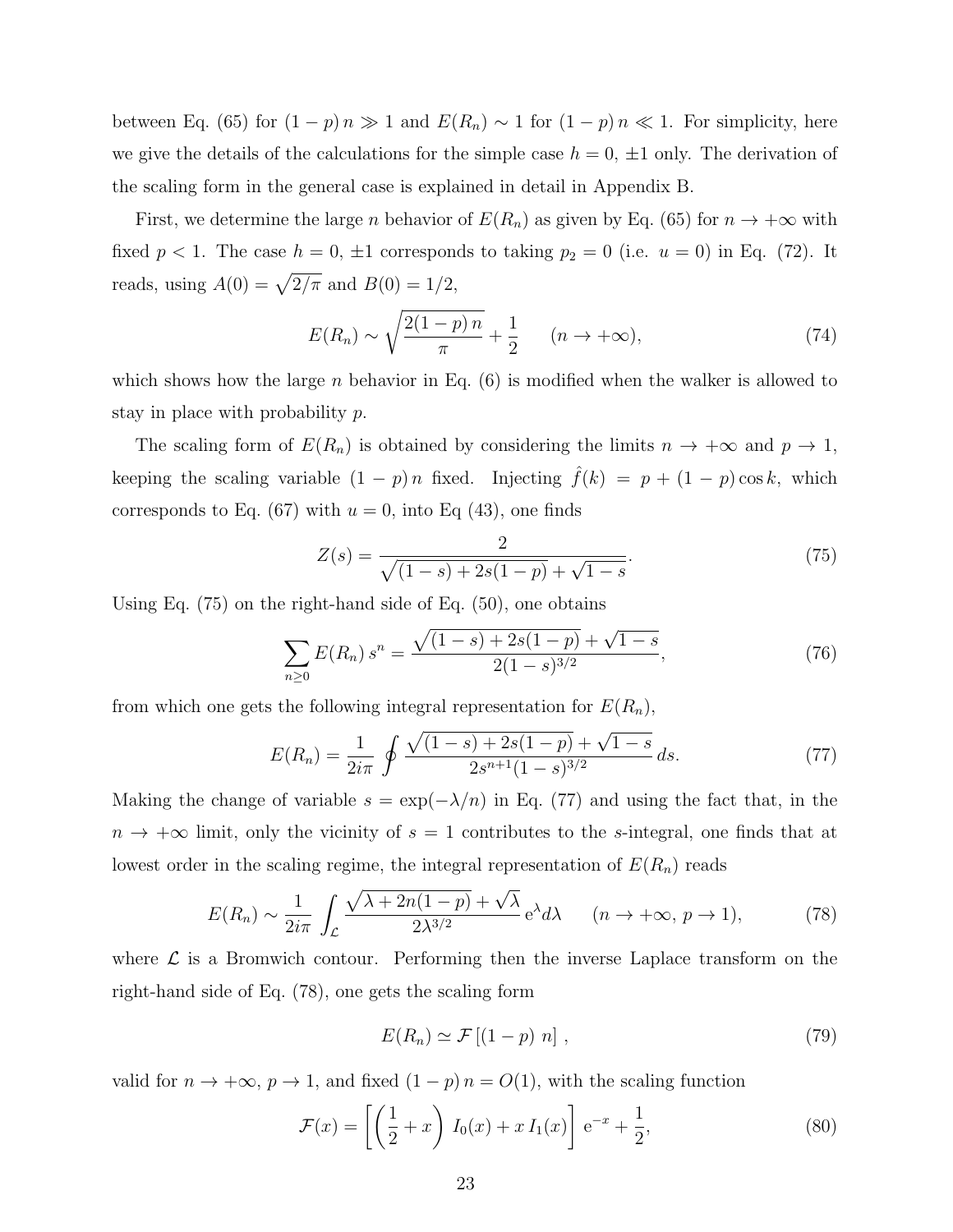where  $I_{\nu}(x)$  is the modified Bessel function of order  $\nu$ . From the large and small argument behaviors of  $I_{\nu}(x)$ , one readily obtains

$$
\mathcal{F}(x) \sim \begin{cases} \sqrt{2x/\pi} + 1/2 & (x \to +\infty), \\ 1 + x/2 & (x \to 0), \end{cases}
$$
\n(81)

from which it can be checked that the scaling form in Eq. (79) describes the crossover between Eq. (74) for  $(1 - p)n \gg 1$ , and  $E(R_n) \sim 1$  in the opposite limit  $(1 - p)n \ll 1$ . Let us note that a similar scaling limit for  $E(R_n)$  was studied recently in Ref. [22] for time series with i.i.d entries  $\{x_i\}$  in the context of the Bernoulli model of rainfall precipitation records, where a given day is dry with probability p and wet with probability  $(1 - p)$ , and a record is counted only for a wet day. Due to the presence of strong correlations between the  $x_i$ 's in the case of random walks with discrete jumps, our scaling function  $\mathcal{F}(x)$  in Eq. (81) is however quite different from that in the Bernoulli model of i.i.d variables.

It is actually possible to generalize the scaling form in Eq. (79) to any discrete jump distribution with Lévy index  $0 < \mu \leq 2$ . The interested reader will find the details of the calculations in Appendix B. Writing  $Z_0(1) = Z(1)\sqrt{1-p}$  independent of p (for fixed ratios  $P(h = m)/P(h = 1), m \ge 1$ , one finds

$$
E(R_n) \sim \mathcal{G}[(1-p)\,n],\tag{82}
$$

valid for  $n \to +\infty$  and  $p \to 1$  with fixed  $(1 - p) n = O(1)$ , where the scaling function  $\mathcal{G}(x)$ is given by

$$
\mathcal{G}(x) = \frac{\sqrt{x}}{2i\pi Z_0(1)} \int_{\mathcal{L}} \exp\left(\frac{\alpha}{2\pi} \int_0^{\pi/\alpha} \ln\left[1 + \frac{\lambda/x}{1 - \hat{f}_0(k)}\right] dk\right) \frac{e^{\lambda}}{\lambda^{3/2}} d\lambda.
$$
 (83)

In Eq. (83),  $\hat{f}_0(k)$  denotes the Fourier transform of the jump distribution corresponding to  $p = 0$  with fixed ratios  $P(h = m)/P(h = 1)$ ,  $m \ge 1$ . (Note that  $Z_0(1)$  is nothing but  $Z(1)$ ) in Eq. (43) with  $\hat{f}_0(k)$  instead of  $\hat{f}(k)$ ). It can then be checked from the large and small argument behaviors of  $\mathcal{G}(x)$  given in Eqs. (B7) and (B8) that the scaling form in Eq. (82) matches smoothly between Eq. (65) for  $(1 - p)n \gg 1$  and  $E(R_n) \sim 1$  for  $(1 - p)n \ll 1$ . This result gives the scaling form of the large n behavior of  $E(R_n)$  when  $P(h = 0) \rightarrow 1$  in the general case of any discrete jump distribution with Lévy index  $0 < \mu \leq 2$ .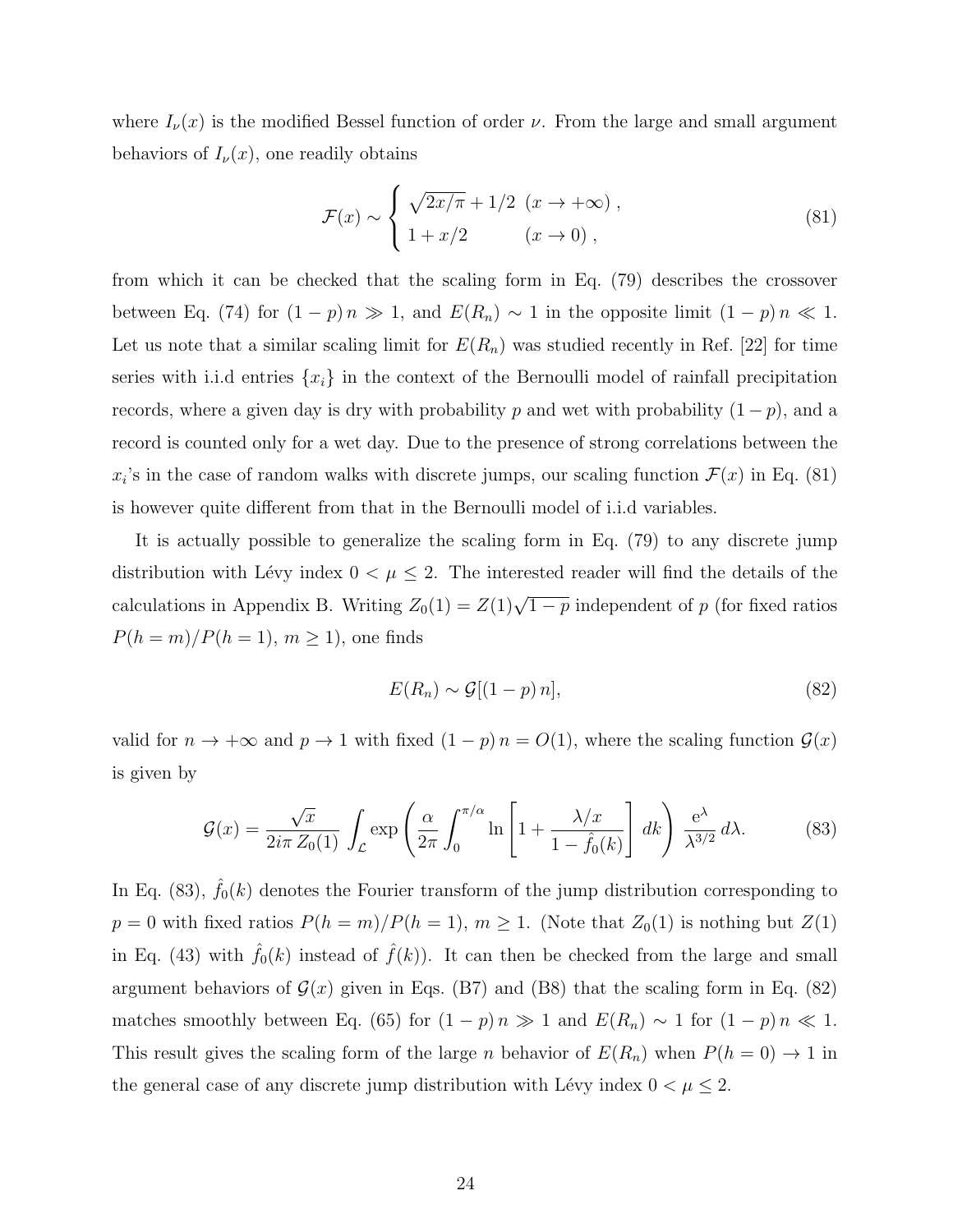

FIG. 4: Plot of the average number of records  $E(R_n)$  as a function of n, for random walks with discrete jumps  $h = 0, \pm 1, \pm 2$  corresponding to two different values of  $u = p_2/p_1$ : **a**)  $u = 1$  and b)  $u = 1/2$ . In each panel, the symbols (red squares and black circles) correspond respectively to  $p = 0.1$  and  $p = 0.5$  while the solid red line corresponds to the analytical (asymptotic) results given in Eqs. (72) and (73) with  $A(1) = (1 + \sqrt{5})/(2\sqrt{\pi})$  and  $B(1) = (5 + \sqrt{5})/20$  for  $u = 1$  (left panel), and  $A(1/2) = (1 + \sqrt{3})/\sqrt{3\pi}$  and  $B(1/2) = (3 + \sqrt{3})/12$  for  $u = 1/2$  (right panel). On this scale, we can see that the asymptotic estimate in Eqs. (72) and (73) is very accurate on the whole range of values of n.

# V. NUMERICAL SIMULATIONS

In this section, we present numerical simulations of discrete random walks in the case considered in Sec. IV D, i.e.  $\alpha = 1$  and  $h = 0, \pm 1, \pm 2$ , where exact analytical results can be obtained for the average number of records  $E(R_n)$  in the limit  $n \gg 1$  (see Eqs. (72) and (73)). Writing, like in Sec. IV D,  $p = P(0)$ ,  $p_1 = P(\pm 1)$ , and  $p_2 = P(\pm 2)$ , we study three different cases corresponding to three different values of the ratio  $u = p_2/p_1$ . Namely,  $u = 1$ ,  $u = 1/2$ , and  $u = 0$ . In each case, we have simulated random walks up to  $n = 5000$  steps for two different values of p (the probability of staying in place):  $p = 0.1$  and  $p = 0.5$ . The data presented here have been obtained by averaging over  $10^5$  independent realizations of the random walk.

In Fig 4 a) and b) we show our data for  $u = 1$  and  $u = 1/2$ , respectively. As we can see, the agreement between the numerics and our analytical (asymptotic) results, given in Eqs. (72) and (73), is very good. In Fig. 5 we show our data for the case  $u = 0$ , i.e.  $p_2 = 0$ .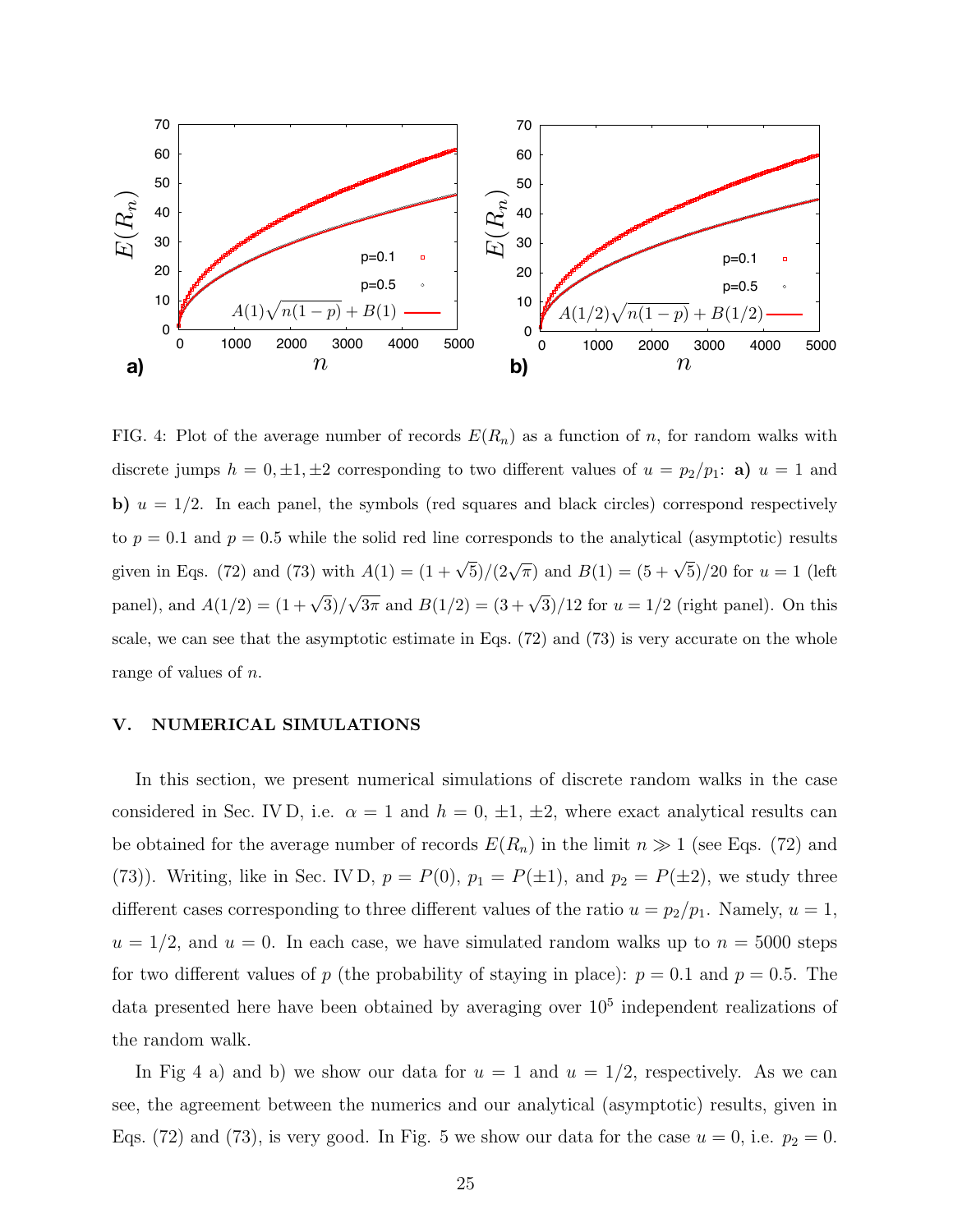

FIG. 5: Plot of the average number of records  $E(R_n)$  as a function of n for random walks with discrete jumps  $h = 0, \pm 1$ , corresponding to  $u = 0$ . **a**): The symbols (red squares and black circles) correspond respectively to  $p = 0.1$  and  $p = 0.5$  while the solid red line corresponds to the analytical (asymptotic) results given in Eqs. (72) and (73) with  $A(0) = \sqrt{2/\pi}$  and  $B(0) = 1/2$ . b): Comparison between our numerical estimates (open symbols as in the left panel) and our exact analytical results (cross symbols) given in Eq. (85) for  $p = 0.1$  and  $p = 0.5$ .

Figure 5 a) shows a comparison between our data for the average number of records  $E(R_n)$ and our asymptotic prediction in Eqs. (72) and (73) as a function of n, with  $u = 0$ , for  $p = 0.1$  and  $p = 0.5$ . Here again the agreement is excellent.

Figure 5 b) shows a comparison between our numerical computation of  $E(R_n)$  and the analytical values obtained from the generating function for  $u = 0$  and  $n = O(1)$ . More specifically, using the expression (43) of  $Z(s)$  with  $\alpha = 1$  and  $\hat{f}(k) = p + (1-p) \cos k$  (which corresponds to  $u = 0$ ) on the right-hand side of Eq. (50), one gets

$$
\sum_{n=0}^{\infty} E(R_n) s^n = \frac{1}{(1-s)^{3/2}} \exp\left[\frac{1}{2\pi} \int_0^{\pi} \ln(1 - sp - s(1-p)\cos k)\right],
$$
 (84)

and by expanding the right-hand side in powers of s (which can be done very easily with,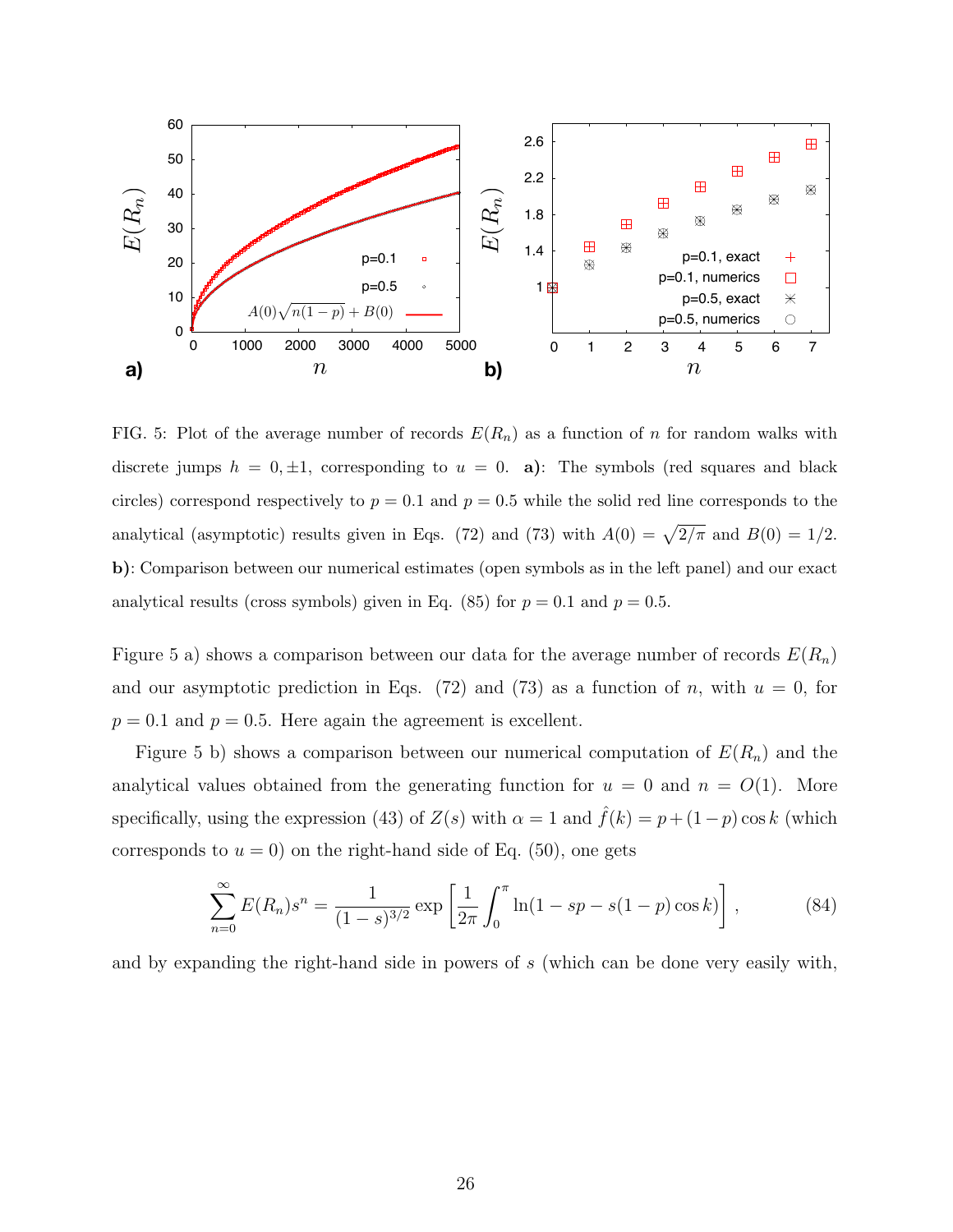

FIG. 6: a): Plots of  $E(R_n)$  vs n for three different values of p close to one, namely  $p = 0.9, 0.95$ and 0.99 (squares, circles and triangles respectively as indicated in the keys of the main panel). b): Same data as in the left panel but plotted as a function of  $x = (1 - p)n$ , demonstrating a very good collapse of the three curves on a single master cuve, confirming the scaling form predicted in Eq. (79). The solid red curve is a plot of  $\mathcal{F}(x)$  as given in Eq. (80).

e.g., Mathematica) one obtains, for the first values of  $n$ ,

$$
E(R_0) = 1, E(R_1) = \frac{3}{2} - \frac{p}{2}, E(R_2) = \frac{1}{4}(7 - 2p - p^2)
$$
  
\n
$$
E(R_3) = 2 - \frac{3p}{4} - \frac{p^3}{4}, E(R_4) = \frac{1}{16}(35 - 12p - 6p^2 + 4p^3 - 5p^4)
$$
  
\n
$$
E(R_5) = \frac{1}{16}(38 - 15p - 10p^3 + 10p^4 - 7p^5)
$$
  
\n
$$
E(R_6) = \frac{1}{32}(81 - 30p - 15p^2 + 20p^3 - 45p^4 + 42p^5 - 21p^6)
$$
  
\n
$$
E(R_7) = \frac{1}{32}(86 - 35p - 35p^3 + 70p^4 - 105p^5 + 84p^6 - 33p^7).
$$
 (85)

In Fig. 5 b) we compare these exact analytical values with our numerical simulations for  $p = 0.1$  and  $p = 0.5$ . The comparison shows a perfect agreement.

Finally, in Fig. 6, we show plots of  $E(R_n)$  for three different values of p close to one, namely  $p = 0.9$ ,  $p = 0.95$ , and  $p = 0.99$ , which confirm the scaling form predicted in Eq. (79) together with the expression of the scaling function  $\mathcal{F}(x)$  given in Eq. (80) – see Fig. 6 b).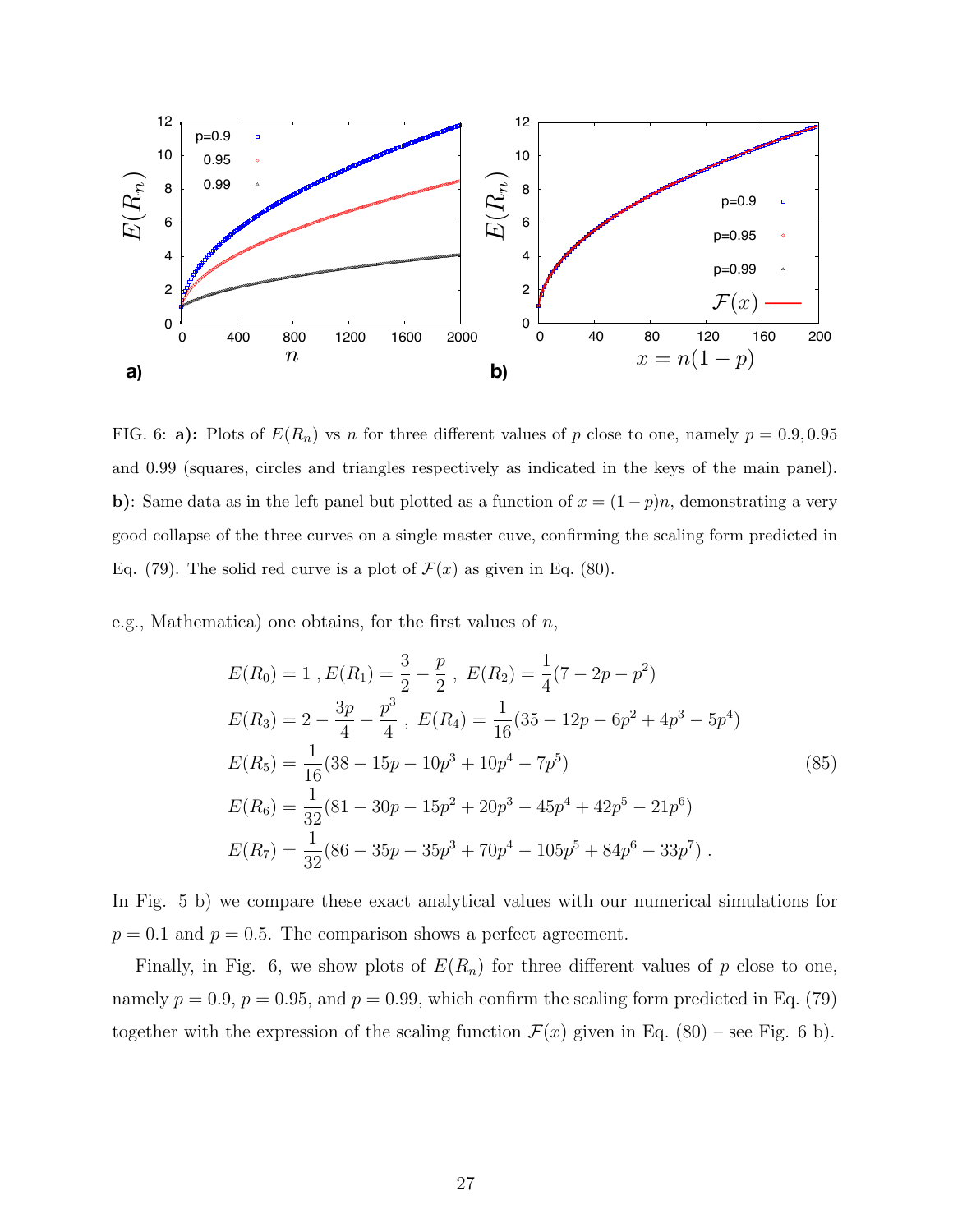# VI. CONCLUSION

In this paper we have studied a general question concerning the universality of the statistics of the number of records  $R_n$  for a discrete-time series whose entries represent the successive positions of an n-step random walk in one dimension. Starting at the origin, at each discrete-time step the walker jumps by a certain distance drawn from a symmetric distribution  $f(\eta)$ . If the jump distribution  $f(\eta)$  is continuous, it was known [34] that the statistics of records is *strongly* universal, i.e., independent of  $f(\eta)$  for all n. What happens to this universality if the walk takes place on a discrete lattice, i.e., if  $f(\eta)$  is nonzero for integer values of  $\eta$  only, was still largely unknown. For the special case of nearest neighbour lattice walk when  $\eta = \pm 1$ , previous exact results [34] (see also [37]) show that while the average number of records  $E(R_n)$  still grows asymptotically as  $\sqrt{n}$  for large n, like in the continuous case, the prefactor of this square root growth as well as the next subleading term differ from the ones in the continuous case. This raises the natural question of whether the results from  $\pm 1$  walk can be generalized to more general jump processes on a 1D lattice, where the walker may jump an arbitrary number of lattice units in one step, without being necessarily restricted to nearest neighbor walk. This question about the record statistics for general discrete jump processes may have relevance, for instance, when the entries of the time series represent the price of a stock on different days. The day-to-day jump in the stock price is often rounded to the nearest integer and stock price effectively moves on a lattice. The purpose of this paper was to derive the record statistics for such a general discrete jump process on a  $1D$  lattice and investigate whether there exist universal results at all, or perhaps the universality holds only asymptotically for large  $n$ .

Our main conclusion is that the *strong* universality, valid for *arbitrary n*, in the case of continuous jump distributions, no longer holds for discrete jump processes. However, a vestige of universality still remains asymptotically for large  $n$ . We found that for arbitrary symmetric discrete jump processes, the distribution of the scaled record number  $R_n/E(R_n)$ converges, for large  $n$ , to a universal half-Gaussian distribution, like in the case of continuous jumps. The dependence on the jump distribution  $f(\eta)$  is entirely absorbed in the expected number of records  $E(R_n)$ , leaving the scaled distribution itself independent of  $f(\eta)$ . By computing the large *n* behavior of  $E(R_n)$  for general discrete jump processes, we found that while it still grows as  $\sqrt{n}$  for large *n* irrespective of  $f(\eta)$ , the prefactor of  $\sqrt{n}$  as well as the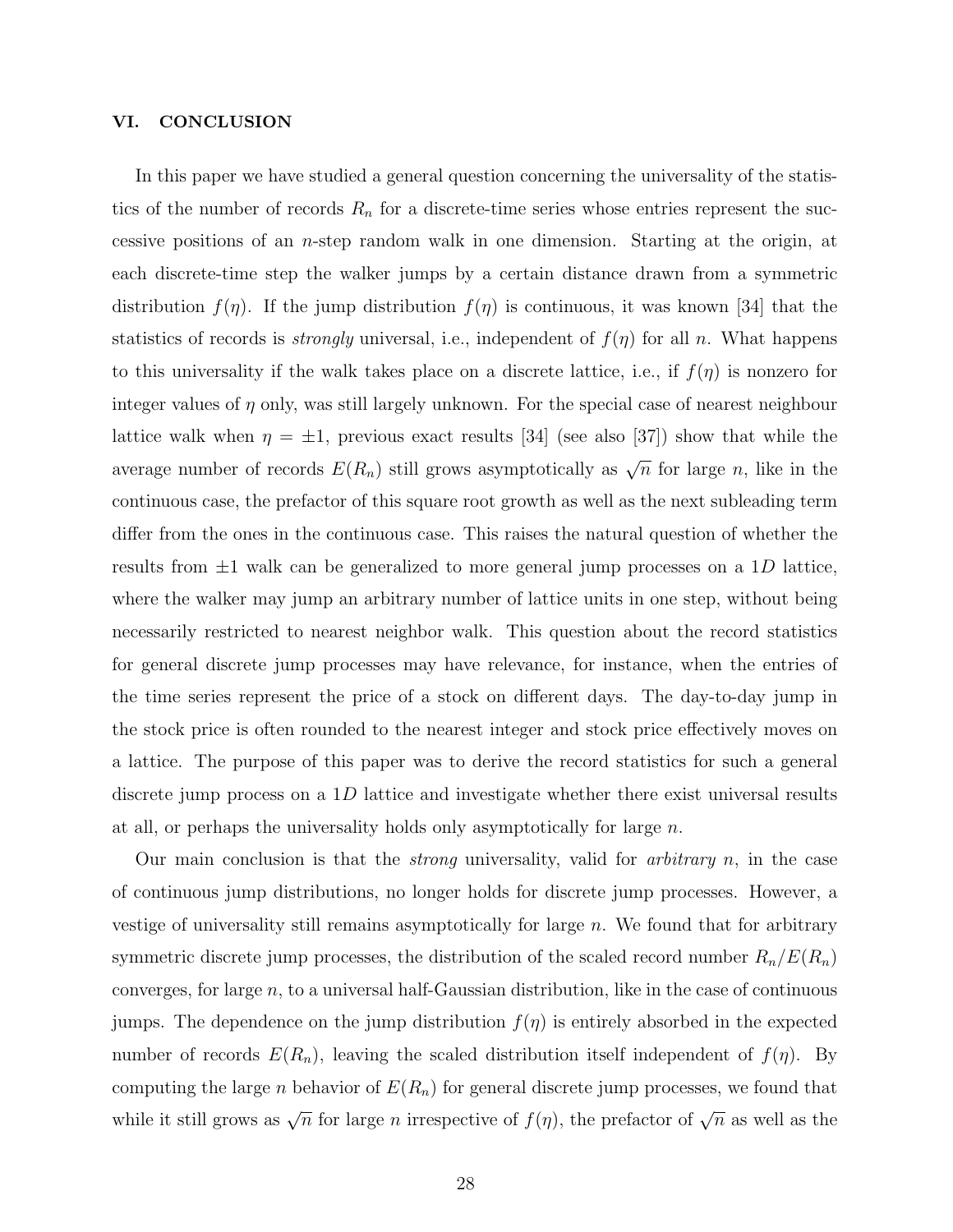next subleading term depend explicitly on the jump distribution.

A technical bonus of our work is an alternative derivation of the celebrated generalized Sparre Andersen theorem that was originally derived using combinatorial arguments [36]. Our derivation relies more on an algebraic and non-combinatorial approach. Finally, the techniques developed in this paper will hopefully be useful to study other observables for discrete jump processes on a lattice, such as the statistics of the maximum displacement, the time at which the maximum/minimum occurs etc.

In this paper, we have restricted ourselves to the study of record statistics for symmetric lattice random walks. A natural question is to ask how this record statistics will be affected by the presence of a nonzero drift that would make the jump distribution on the lattice asymmetric. Indeed, for continuous jump distribution (not necessarily symmetric), the record statistics has been studied using the generalized Sparre Andersen theorem. In this case, even though the full universality of the record statistics at all step  $n$  no longer holds for asymmetric jumps, there remains a vestige of universality in the limit of large  $n$  [40]. It would be interesting to see how the drift affects the record statistics in the case of lattice random walks studied in this paper.

#### Appendix A: Derivation of the expression of  $Z(s)$

In this appendix, we derive the expression of the function  $Z(s)$  given in Eq. (43). We write

$$
b_{>0}(n) = \text{Prob}(x_1 > 0, x_2 > 0, \cdots, x_n = 0 | x_0 = 0), \tag{A1}
$$

for  $n \ge 1$  and  $b_{>0}(0) = 1$ . The generating function of  $b_{>0}(n)$  is

$$
B_{>0}(s) = \sum_{n\geq 0} b_{>0}(n) s^n.
$$
 (A2)

Similar expressions for  $b_{\geq 0}(n)$  and  $B_{\geq 0}(s)$  are given in Eqs. (37) and (38), respectively. For  $n \geq 1$ , one has the relation

$$
b_{\geq 0}(n) = \sum_{m=0}^{n-1} b_{\geq 0}(m) b_{>0}(n-m),
$$
\n(A3)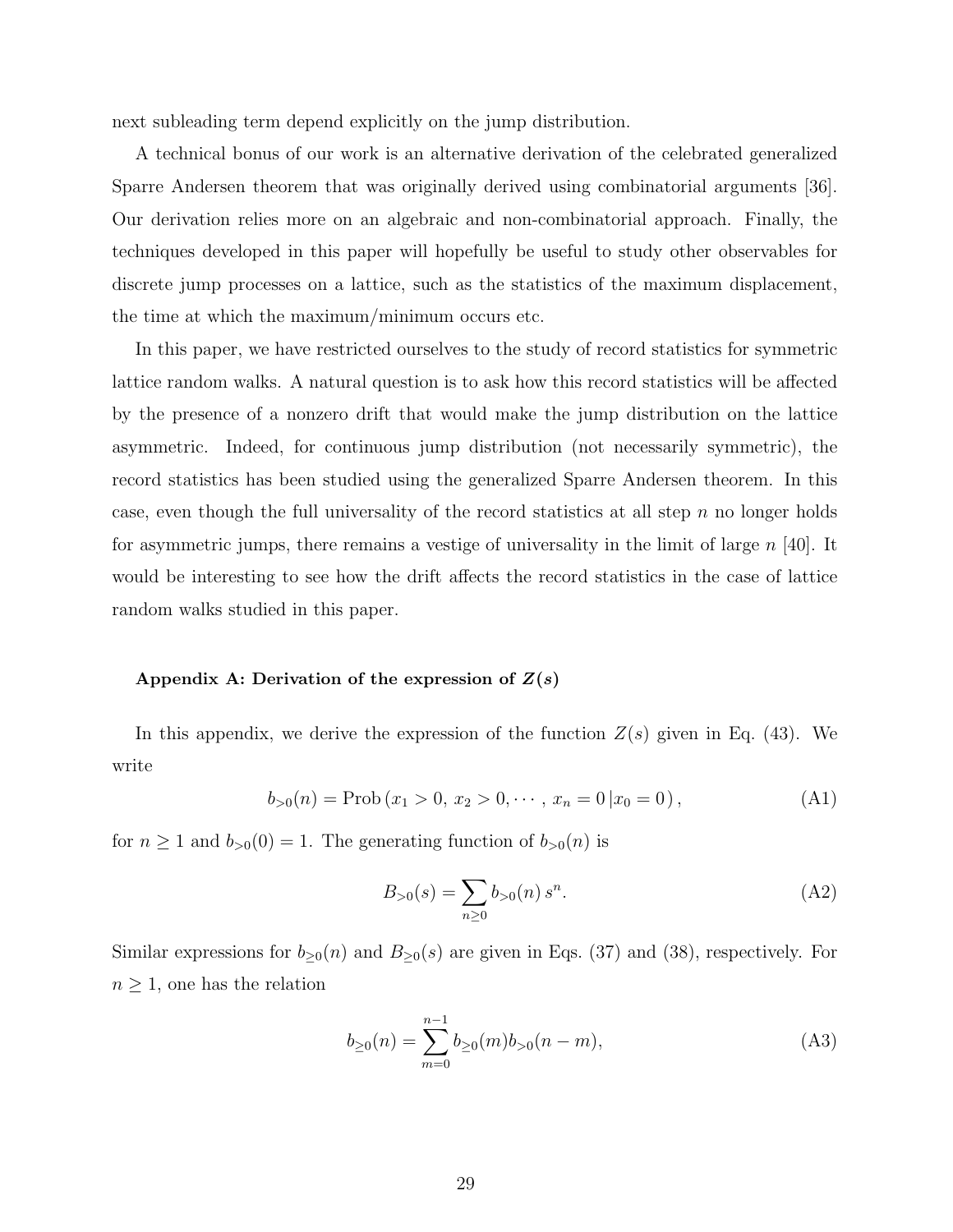which is easily seen by taking for m the last time at which the walker touches  $x = 0$  before arriving at  $x_n = 0$ . Writing

$$
\sum_{m=0}^{n-1} b_{\geq 0}(m) b_{>0}(n-m) = \sum_{m_1 \geq 0} \sum_{m_2 \geq 1} b_{\geq 0}(m_1) b_{>0}(m_2) \, \delta_{n,m_1+m_2}
$$

and taking the generating function of both sides of Eq. (A3) with respect to  $n \geq 1$  one gets  $B_{\geq 0}(s) - 1 = B_{\geq 0}(s)(B_{>0}(s) - 1)$  which yields

$$
B_{\geq 0}(s) = \frac{1}{2 - B_{>0}(s)}.\tag{A4}
$$

Now, we consider a bridge of length  $n \geq 1$ . Let  $n_1$  and  $n_2$  respectively denote the first and last time at which it reaches its minimum before arriving at  $x_n = 0$ . Clearly  $0 \le n_1 \le n_2 \le n-1$ . For  $n_1 = 0$ , the bridge is a positive excursion of probability  $b_{\geq 0}(n)$  which we write like in Eq. (A3) with  $m = n_2$ . For  $1 \leq n_1 \leq n-1$ , we do the Vervaat construction [45] by cutting at  $n_1$ . One obtains

$$
\text{Prob}(x_n = 0) = \sum_{n_1=0}^{n-1} \sum_{n_2=n_1}^{n-1} b_{\geq 0} (n_2 - n_1) b_{>0} (n - n_2 + n_1)
$$

$$
= \sum_{n_1=0}^{n-1} \sum_{\ell=0}^{n-n_1-1} b_{\geq 0} (\ell) b_{>0} (n - \ell), \tag{A5}
$$

where  $\ell = n_2 - n_1$ . Now, write  $\sum_{\ell=0}^{n-n_1-1} = \sum_{\ell=0}^{n} -\sum_{\ell=n-n_1}^{n}$  on the right-hand side of Eq. (A5), use the relation

$$
\sum_{\ell=0}^n b_{\geq 0}(\ell)b_{>0}(n-\ell) = 2b_{\geq 0}(n),
$$

(which follows trivially from Eq. (A3)) in the sum  $\sum_{\ell=0}^{n}$ , and make the change of variable  $\ell \to n - \ell$  in the sum  $\sum_{\ell=n-n_1}^n$ . One gets

$$
\text{Prob}(x_n = 0) = \sum_{n_1=0}^{n-1} \left( 2b_{\geq 0}(n) - \sum_{\ell=0}^{n_1} b_{\geq 0}(n-\ell)b_{>0}(\ell) \right)
$$
  
=  $2n b_{\geq 0}(n) - \sum_{\ell=0}^{n-1} (n-\ell) b_{\geq 0}(n-\ell)b_{>0}(\ell)$   
=  $2n b_{\geq 0}(n) - \sum_{\ell_1 \geq 1} \sum_{\ell_2 \geq 0} \ell_1 b_{\geq 0}(\ell_1) b_{>0}(\ell_2) \delta_{n,\ell_1+\ell_2}.$  (A6)

The factor  $(n - \ell)$  in the sum over  $\ell$  in the second line comes from the fact that the double sum over  $\ell$  and  $n_1$  is over the domain  $0 \le \ell \le n_1 \le n-1$ : for each value of  $\ell$ ,  $n_1$  takes  $(n-\ell)$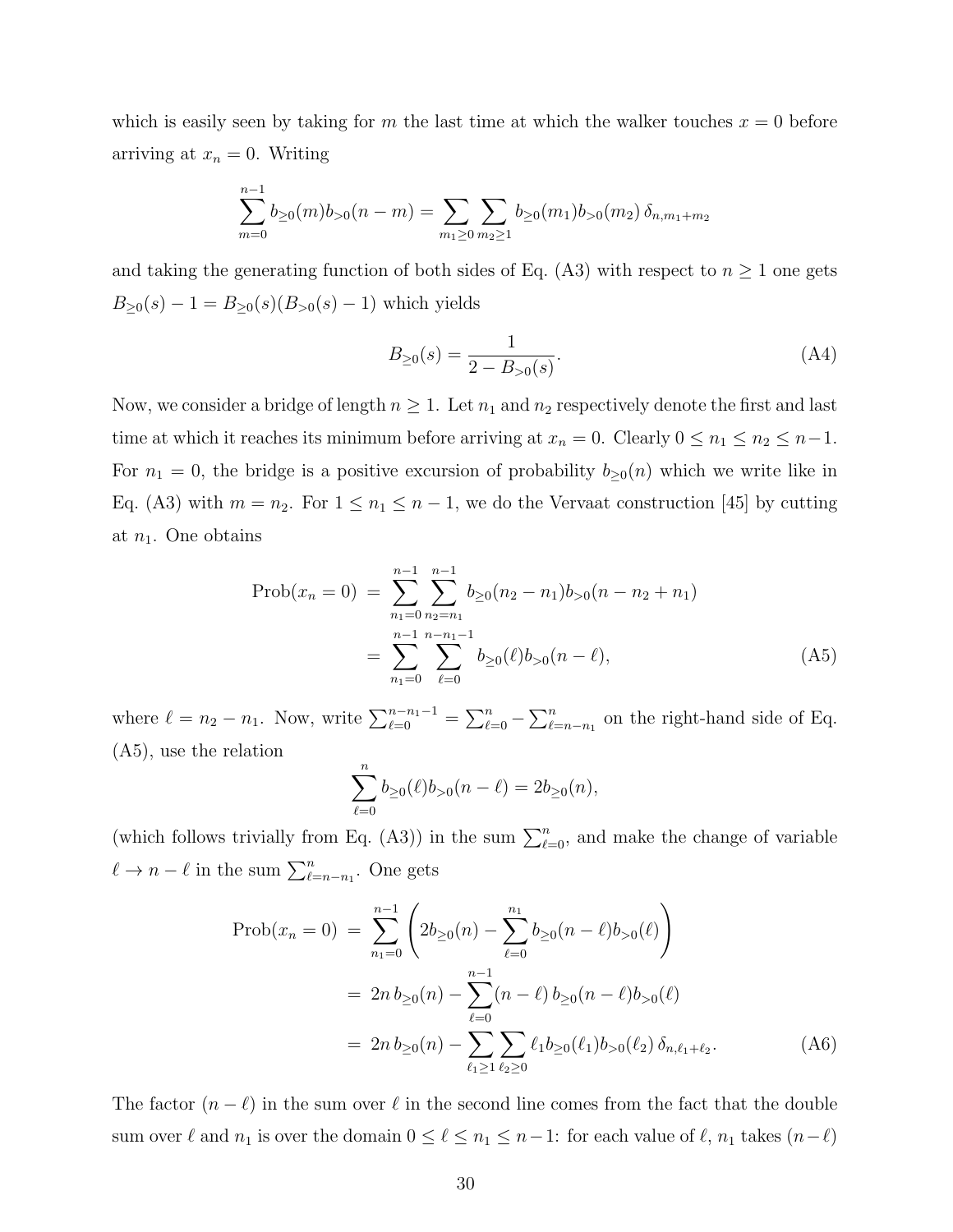values. Taking the generating function of both sides of Eq. (A6) with respect to  $n \geq 1$ , one finds  $\langle t \rangle$ 

$$
\sum_{n\geq 1} \text{Prob}(x_n = 0) t^n = t B'_{\geq 0}(t) (2 - B_{>0}(t)) = \frac{t B'_{\geq 0}(t)}{B_{\geq 0}(t)},
$$
\n(A7)

where we have used Eq.  $(A4)$ . It remains to divide both sides of Eq.  $(A7)$  by t and integrate over t from  $t = 0$  to  $t = s$ , with  $B_{\geq 0}(0) = 1$ . One obtains

$$
B_{\geq 0}(s) = \exp\left(\sum_{n\geq 1} \text{Prob}(x_n = 0) \frac{s^n}{n}\right). \tag{A8}
$$

Finally, from  $Z(s) = \sqrt{B_{\geq 0}(s)}$ , the relation Prob  $(x_n = 0) = (\alpha/2\pi) \int_{-\pi/\alpha}^{\pi/\alpha} \hat{f}(k)^n dk$ , and  $\hat{f}(k) = \hat{f}(-k)$ , one obtains

$$
Z(s) = \exp\left(\frac{1}{2}\sum_{n\geq 1} \text{Prob}\left(x_n = 0\right) \frac{s^n}{n}\right)
$$
  
= 
$$
\exp\left(-\frac{\alpha}{2\pi} \int_0^{\pi/\alpha} \ln\left[1 - s\hat{f}(k)\right] dk\right).
$$
 (A9)

# Appendix B: Derivation of the scaling form of  $E(R_n)$  in the general case

In this appendix, we derive the scaling form given in Eq.  $(82)$  for any discrete jump distribution with Lévy index  $0 < \mu \leq 2$ . Write  $P(h = 0) = p$ ,  $P(h = 1) = p_1$ , and  $u_m = P(h = m)/p_1$ . From  $\hat{f}(k) = p + 2p_1 \sum_{m \geq 1} u_m \cos(m \alpha k)$  and  $p + 2p_1 \sum_{m \geq 1} u_m = 1$ , one gets

$$
\hat{f}(k) = 1 - \frac{(1-p)}{\sum_{m\geq 1} u_m} \sum_{m\geq 1} u_m [1 - \cos(m\alpha k)].
$$
\n(B1)

Introducing  $\hat{f}_0(k)$  the Fourier transform of the jump distribution corresponding to  $p = 0$ with fixed  $u_m$   $(m \ge 1)$ , we rewrite Eq. (B1) in the simpler form

$$
\hat{f}(k) = 1 - (1 - p)[1 - \hat{f}_0(k)].
$$
\n(B2)

Using the expression (B2) of  $\hat{f}(k)$  on the right-hand side of Eq. (57) and considering the scaling regime s,  $p \to 1$  with fixed  $(1 - p)/(1 - s)$ , one obtains

$$
Z(s) \sim \frac{Z_0(1)}{\sqrt{1-p}} \exp\left(-\frac{\alpha}{2\pi} \int_0^{\pi/\alpha} \ln\left[1 + \frac{(1-s)/(1-p)}{1-\hat{f}_0(k)}\right] dk\right),
$$
 (B3)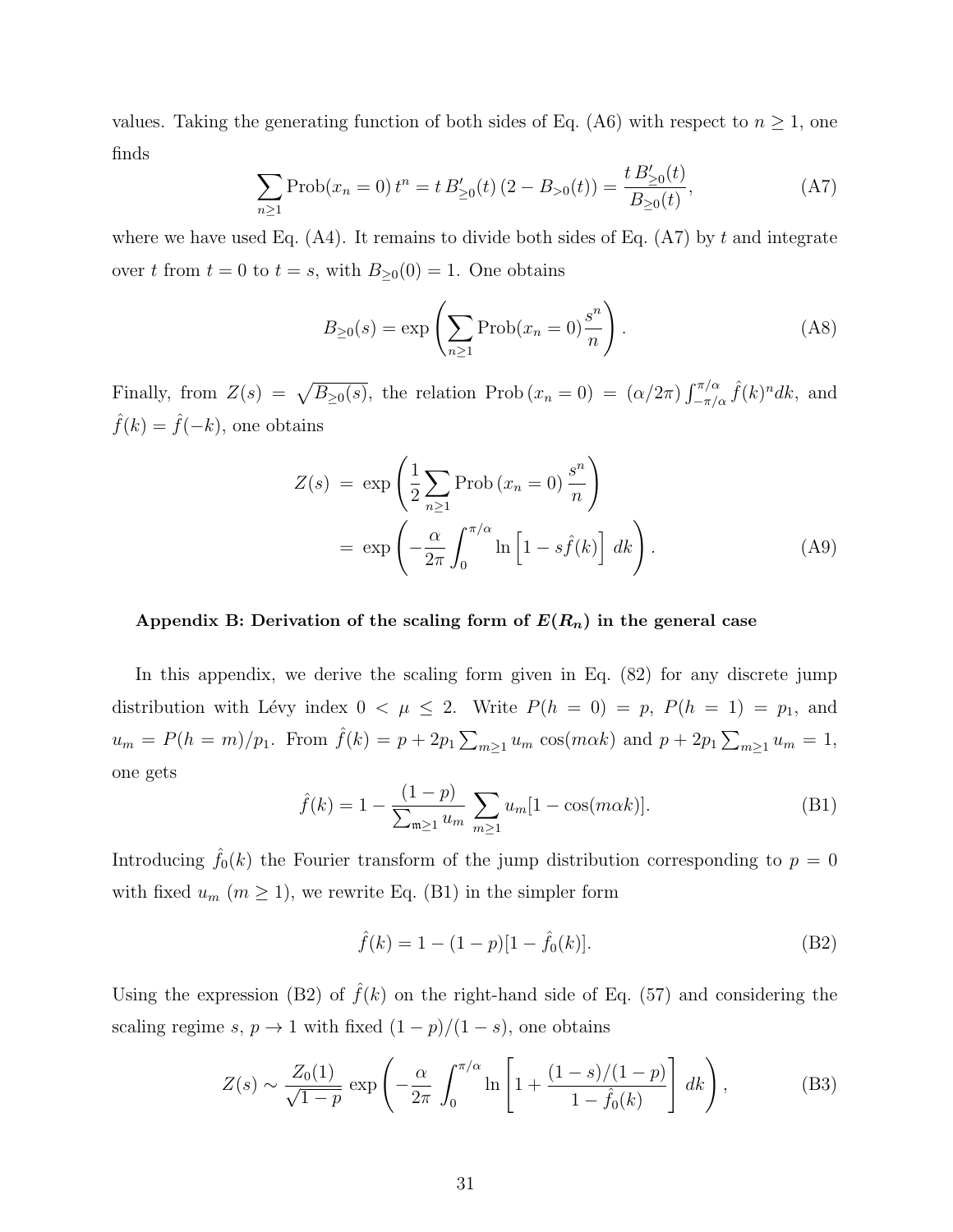where  $Z_0(1)$  is given by Eq. (43) with  $s = 1$  and  $\hat{f}_0(k)$  instead of  $\hat{f}(k)$ . Now, inverting the generating function in Eq. (50), one gets the integral representation

$$
E(R_n) = \frac{1}{2i\pi} \oint \frac{ds}{s^{n+1}(1-s)^{3/2}Z(s)}.
$$
 (B4)

Making the change of variable  $s = \exp(-\lambda/n)$  in Eq. (B4), using the fact that, in the  $n \to +\infty$  limit, only the vicinity of  $s = 1$  contributes to the s-integral, and taking for  $Z(s)$ the asymptotic expression in Eq. (B3), one obtains the following scaling form for  $E(R_n)$ ,

$$
E(R_n) \sim \mathcal{G}[(1-p)\,n],\tag{B5}
$$

valid for  $n \to +\infty$ ,  $p \to 1$ , and fixed  $(1 - p)n = O(1)$ , with the scaling function

$$
\mathcal{G}(x) = \frac{\sqrt{x}}{2i\pi Z_0(1)} \int_{\mathcal{L}} \exp\left(\frac{\alpha}{2\pi} \int_0^{\pi/\alpha} \ln\left[1 + \frac{\lambda/x}{1 - \hat{f}_0(k)}\right] dk\right) \frac{e^{\lambda}}{\lambda^{3/2}} d\lambda.
$$
 (B6)

The large argument behavior of  $\mathcal{G}(x)$  is obtained by doing the same analysis as the one for the behavior of Eq. (57) near  $s = 1$ . Making the substitutions  $(1 - s) \rightarrow \lambda/x$  and  $\hat{F}(k) \rightarrow 1/(1-\hat{f}_0(k))$  in the integral on the right-hand side of Eq. (57), and using the small k behavior  $\hat{f}_0(k) \sim 1 - (a_0 k)^{\mu}$ , with  $a_0 = a/(1-p)^{1/\mu}$  independent of p, one finds

$$
\mathcal{G}(x) \sim \frac{\sqrt{x}}{2i\pi Z_0(1)} \int_{\mathcal{L}} \left( 1 + \frac{\alpha}{2a_0} \sqrt{\frac{\lambda}{x}} \delta_{\mu,2} \right) \frac{e^{\lambda}}{\lambda^{3/2}} d\lambda
$$

$$
= \frac{2}{Z_0(1)} \sqrt{\frac{x}{\pi}} + \frac{\alpha}{2a_0 Z_0(1)} \delta_{\mu,2} \qquad (x \to +\infty), \tag{B7}
$$

where we have kept the terms surviving the  $x \to +\infty$  limit, only. Injecting this result onto the right-hand side of Eq. (B5) and using the relations  $Z_0(1) = Z(1)\sqrt{1-p}$  and  $a_0 Z_0(1) = a Z(1)$ , one can check that the scaling form (B5) coincides with the large n behavior (65) in the limit  $(1 - p)n \gg 1$ .

On the other hand, the small argument behavior of  $\mathcal{G}(x)$  is obtained from the equation (B6) as

$$
\mathcal{G}(x) \sim \frac{\sqrt{x}}{2i\pi Z_0(1)} \int_{\mathcal{L}} \exp\left(\frac{\alpha}{2\pi} \int_0^{\pi/\alpha} \ln\left[\frac{\lambda/x}{1-\hat{f}_0(k)}\right] dk\right) \frac{e^{\lambda}}{\lambda^{3/2}} d\lambda
$$

$$
= \frac{1}{Z_0(1)} \exp\left(-\frac{\alpha}{2\pi} \int_0^{\pi/\alpha} \ln\left[1-\hat{f}_0(k)\right] dk\right) = 1 \quad (x \to 0). \tag{B8}
$$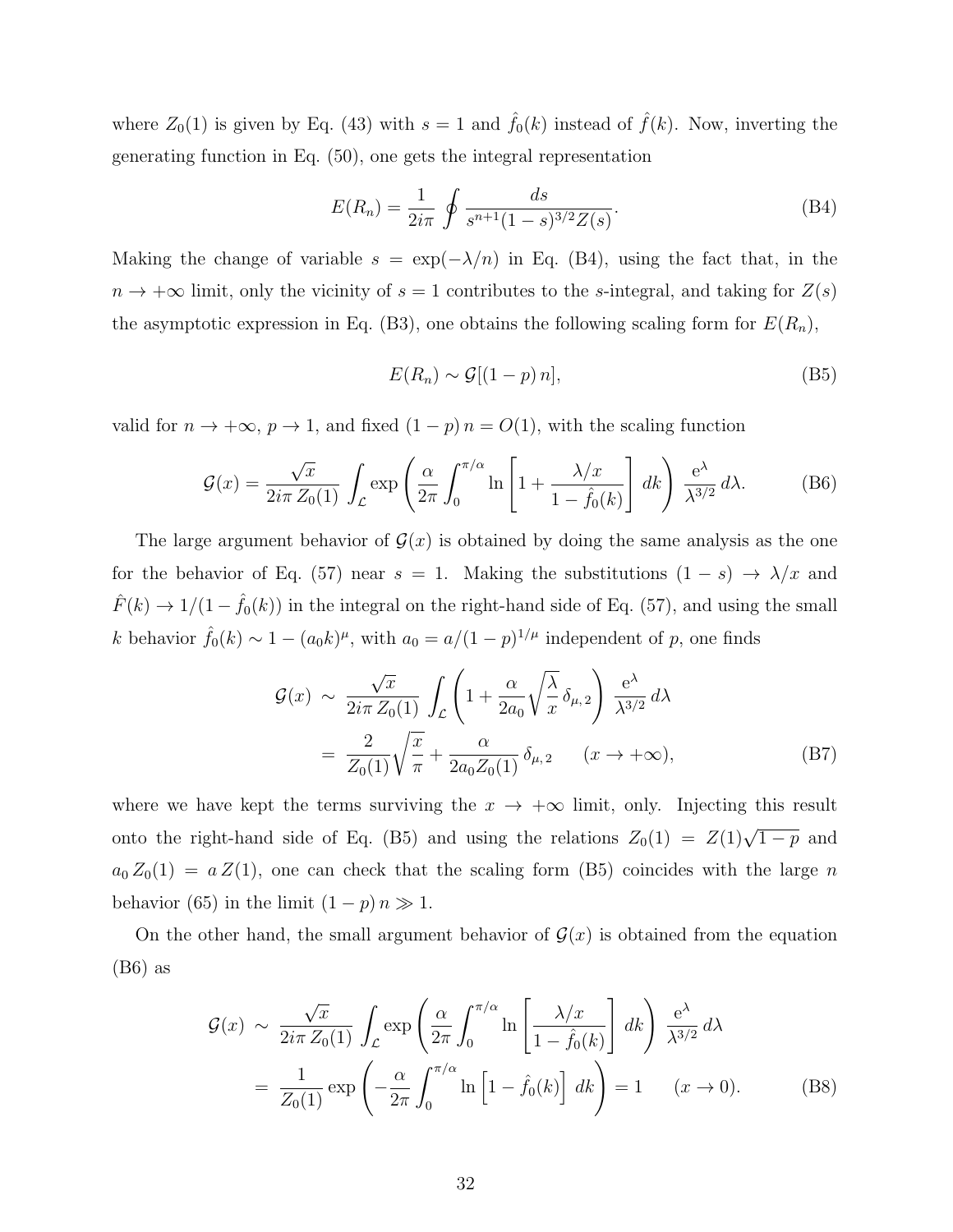Using this result on the right-hand side of Eq. (B5), one finds  $E(R_n) \sim 1$  in the opposite limit  $(1-p) n \ll 1$ . All these results hold for any discrete jump distribution with Lévy index  $0 < \mu \leq 2.$ 

- [1] Hoyt D V 1981 Climatic Change 3 243
- [2] Redner S and Petersen M R 2006 Phys. Rev. E 74 061114
- [3] Matalas N C 1997 Climatic Change 37 89
- [4] Vogel R M, Zafirakou-Koulouris A and Matalas N C 2001 Water Resour. Res. 37 1723
- [5] Wergen G, Bogner M and Krug J 2011 Phys. Rev. E 83 051109
- [6] Wergen G, Majumdar S N and Schehr G 2012 Phys. Rev. E 86 011119
- [7] Challet D 2015 preprint arXiv:1502.05367
- [8] Barlevy G 2002 Rev. Economic Stud. 69 65
- [9] Barlevy G and Nagaraja H N 2006 J. Appl. Probab. 43 1119
- [10] Gembris D, Taylor J G and Suter D 2002 Nature 417 406
- [11] Gembris D, Taylor J G and Suter D 2007 J. Appl. Stat. 34 529
- [12] Glick N 1978 Am. Math. Mon. 85 2
- [13] Krug J 2007 J. Stat. Mech. P07001
- [14] Ben-Naim E, Redner S and Vazquez F 2007 Europhys. Lett. 77 30005
- [15] Meehl G A, Tebaldi C, Walton G, Easterling D and McDaniel L 2009 Geophys. Res. Lett. 36 L23701
- [16] Wergen G and Krug J 2010 Europhys. Lett. **92** 30008
- [17] Anderson A and Kostinski A 2011 J. Appl. Meteorol. Climatol. **50** 1859
- [18] Franke J, Wergen G and Krug J 2012 Phys. Rev. Lett. 108 064101
- [19] Wergen G, Hense A and Krug J 2014 Clim. Dyn. 42 1275
- [20] Wilks D S and Wilby R L 1999 Prog. Phys. Geography 23 329
- [21] Benestad R E 2006 J. Climate 19 630
- [22] Majumdar S N, von Bomhard P and Krug J (2019) Phys. Rev. Lett. 122, 158702
- [23] Krug J and Jain K 2005 *Physica A* **358** 1
- [24] Oliveira L P, Jensen H J, Nicodemi M and Sibani P 2005 Phys. Rev. B 71 104526
- [25] Sibani P, Rodriguez G F and Kenning G G 2006 Phys. Rev. B 74 224407